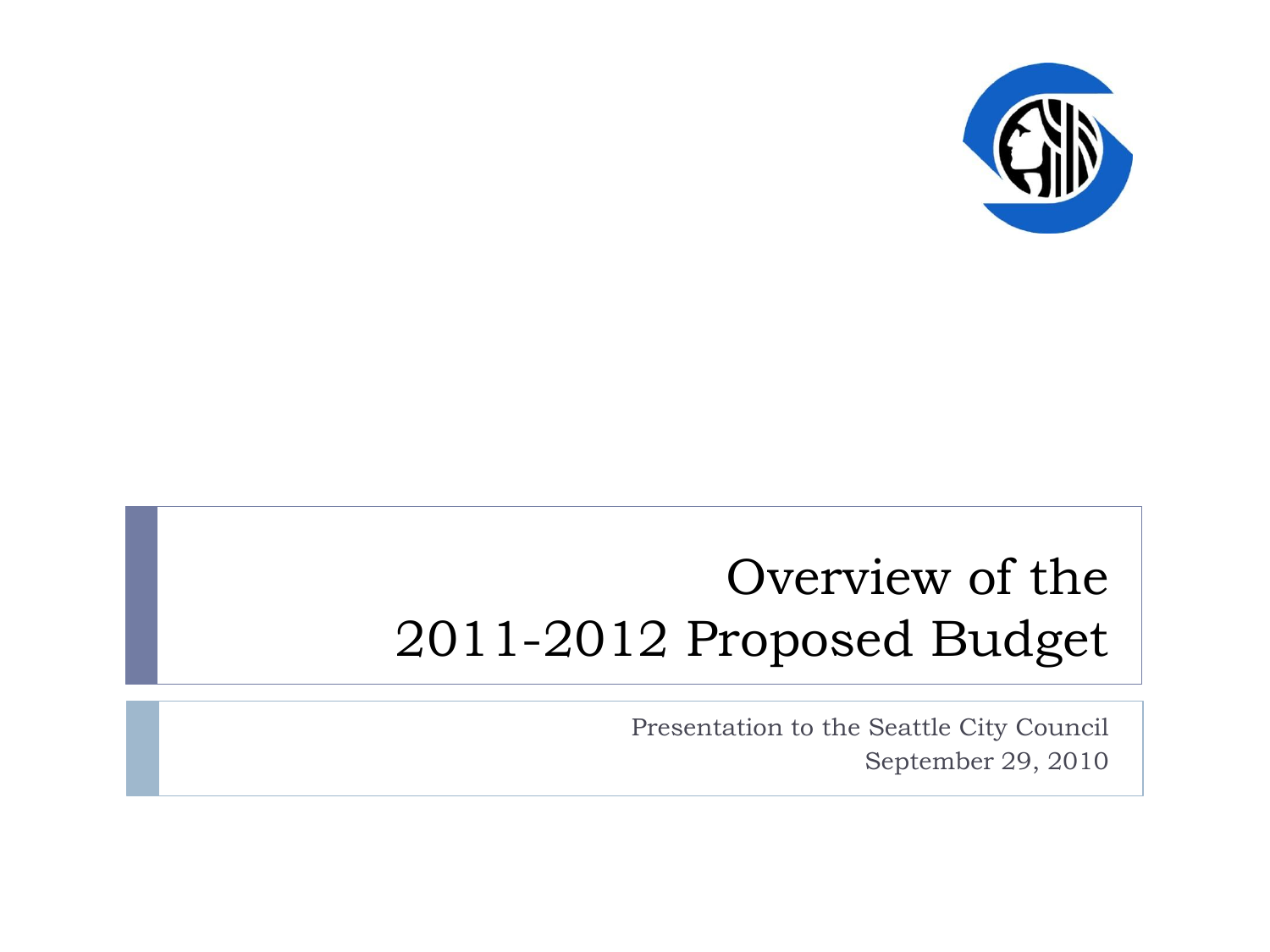# The Big Picture



#### **2011 Proposed Budget – \$3.9 billion**

▶ Only \$100 million, or 0.6%, more than 2010 budget

> 2011 Proposed Expenditures - All Funds, \$3.9 Billion\* (in millions of dollars)

#### **2011 General Fund Budget – \$888 million**

 \$13.7 million, or -1.9%, smaller than 2010

> **2011 Proposed General Fund Expenditures - \$888.4 Million (in millions of dollars)**



\* Approximately \$262 million of the \$3.9 billion is double appropriated

\* Does not include apprx. \$3.8 million in reserves against fund balance

2 2011-2012 Proposed Budget Overview September 29, 2010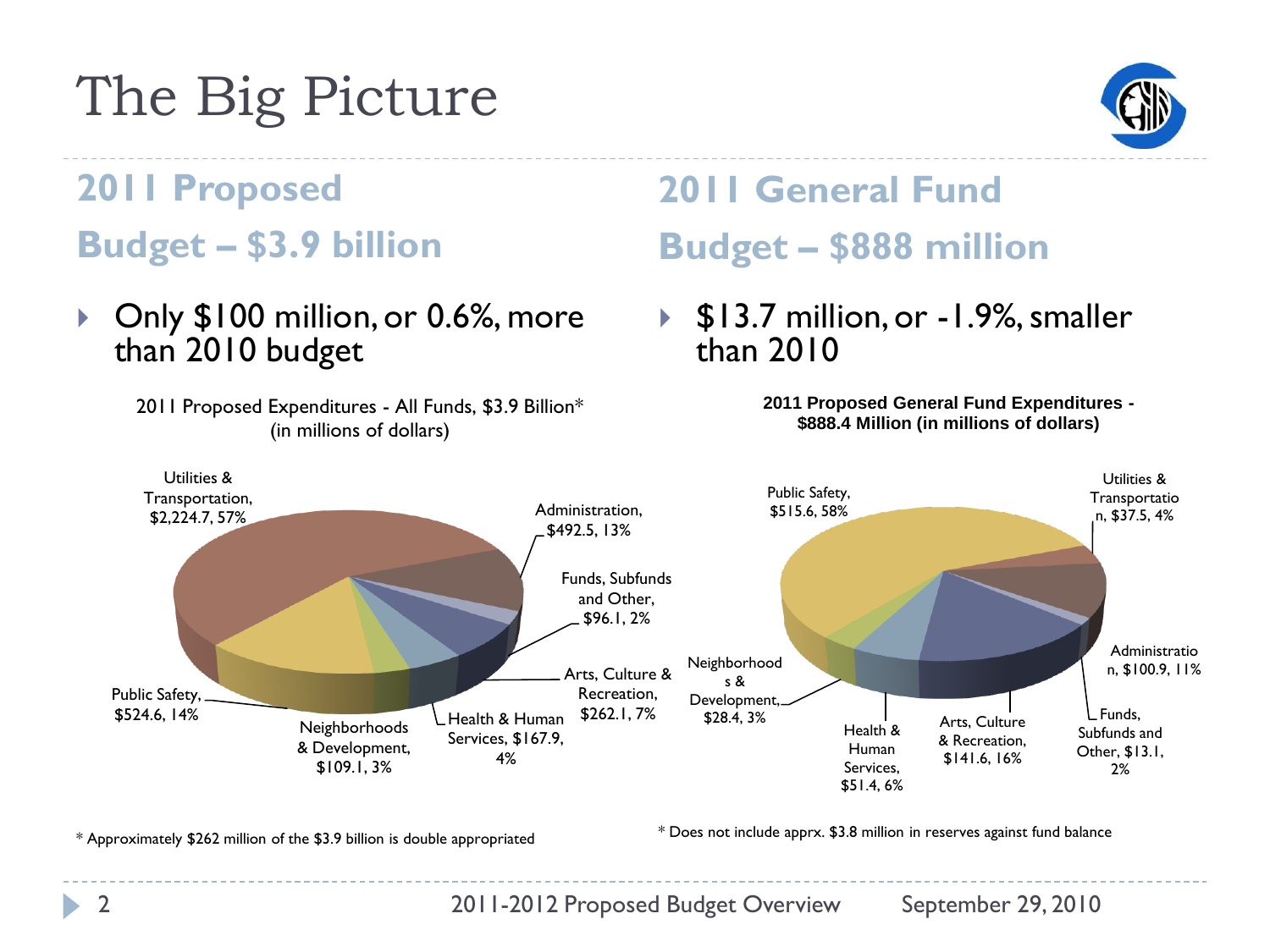## New Economic Reality



- Growth rate of revenues has dropped substantially and is not expected to return to previous rates anytime soon
	- Base 2011 General Fund revenues projected to grow by 0.7%
		- ▶ Only one-tenth of one percent greater than the inflation rate; many city costs are growing at a rate that exceeds inflation
		- Beyond 2011, tax revenue growth is expected to be subdued relative to past economic recoveries



#### **Post Recession Average Annual Tax Revenue Growth Rate**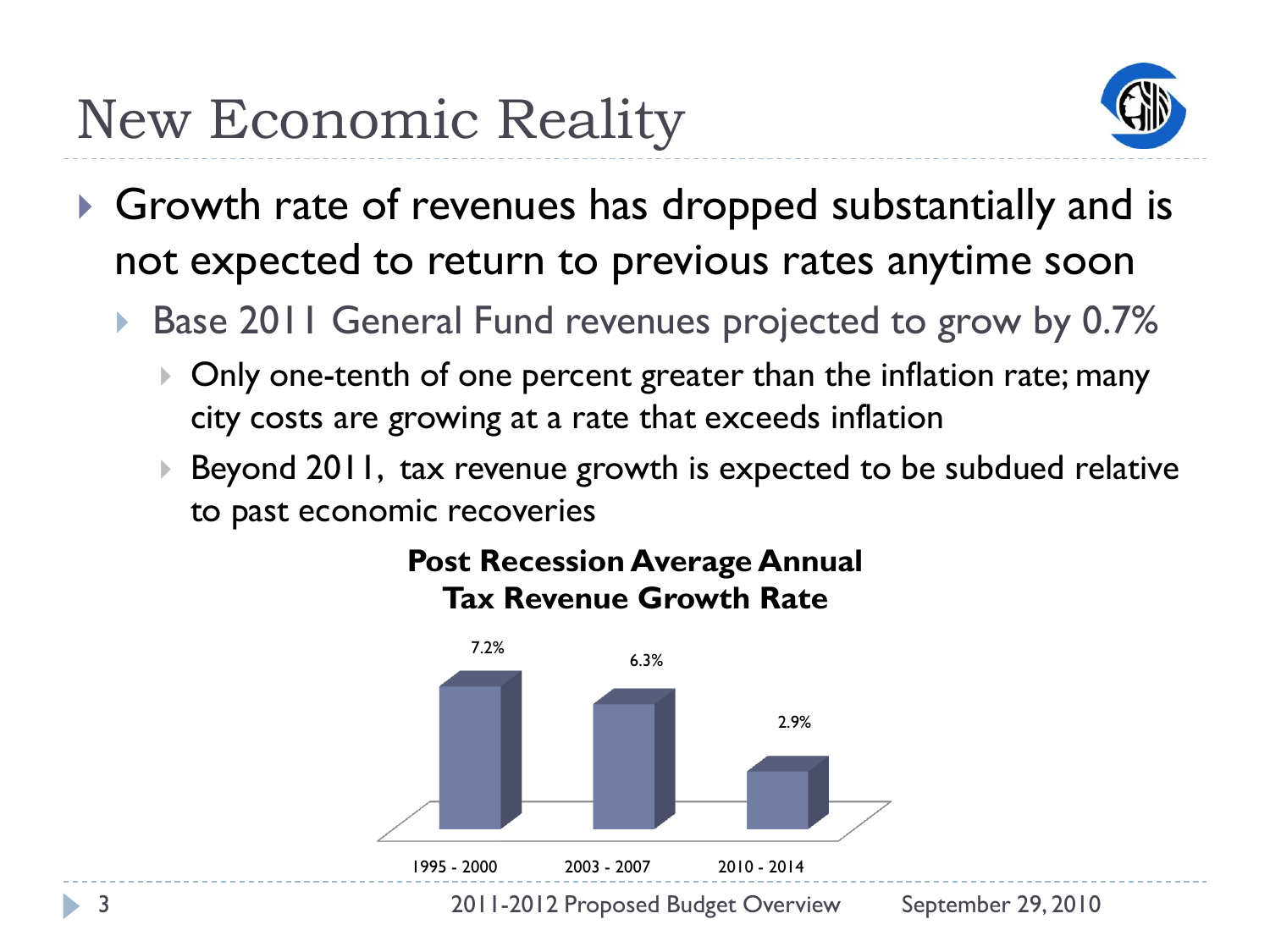# New Economic Reality



General Fund facing a \$67 million deficit for 2011.

From 2010 to 2011: Baseline growth Back out one times New risks Revenue updates

| Base revenue growth (1.6% growth net)                 | 14.4   |
|-------------------------------------------------------|--------|
| Base expenditure growth (3.0% growth net)             | (27.5) |
| Back out use of Rainy Day Fund                        | (11.3) |
| Back out Furloughs                                    | (6.5)  |
| Restore full unemployment contributions               | (1.7)  |
| Back out use of interest earnings to pay debt service | (3.0)  |
| Back out use of Key Arena Settlement Funds            | (1.4)  |
| <b>Restore Radio Reserve Contribution</b>             | (0.7)  |
| Back out one week closure - SPL                       | (0.7)  |
| Community police addition                             | (2.2)  |
| Pensions: retirement 1% increase; FPEN actuarial      |        |
| account                                               | (5.9)  |
| Back out savings: temporary closure of Parks          |        |
| facilities                                            | (1.7)  |
| Back out reliance on FPEN, Parks, HSD & GF fund       |        |
| balance                                               | (5.0)  |
| Other expenditure pressure                            | (3.1)  |
| <b>Baseline Phase Gap - April 2010</b>                | (56.1) |
| Impact of September 2010 Revenue update               | (11.0) |
| GAP                                                   | (67.1) |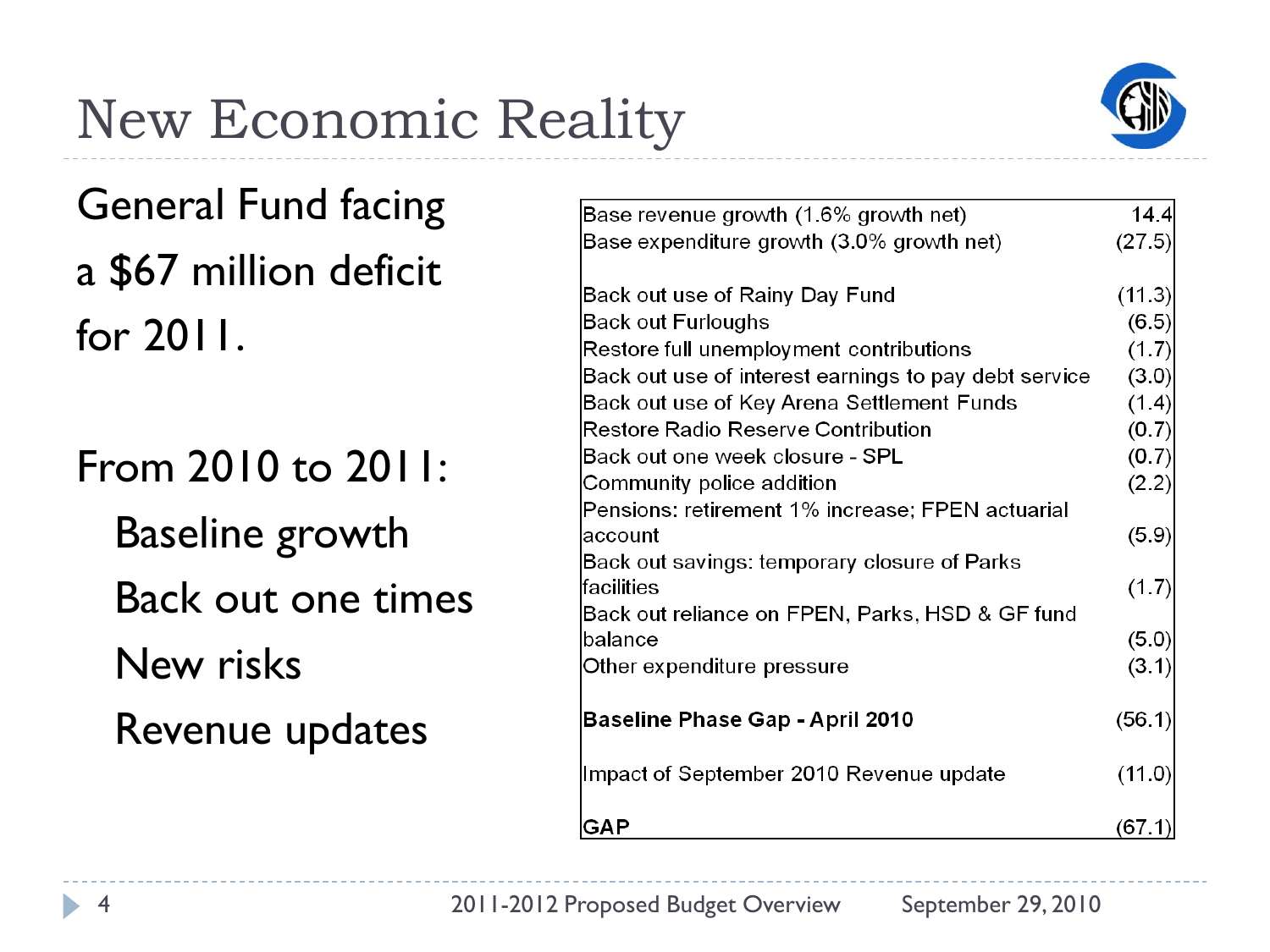## Philosophy Behind the 2011-2012 Proposed Budget



- In light of this new economic reality, the Mayor approached the budget using the following objectives:
	- $\triangleright$  Develop a budget that is sustainable avoid using short-term fixes that simply push the problem out to future years
	- $\triangleright$  Align services with available resources maximize efficiencies and value for every dollar spent; avoid overly burdening public with revenue enhancements
	- **Take stock of out-year budget projections, as well as future** potential funding obligations to set the foundation for future budget planning
		- City now has out-year financial plans that document revenues, expenditures, reserves, and fund balances through the end of the next biennium (through 2014)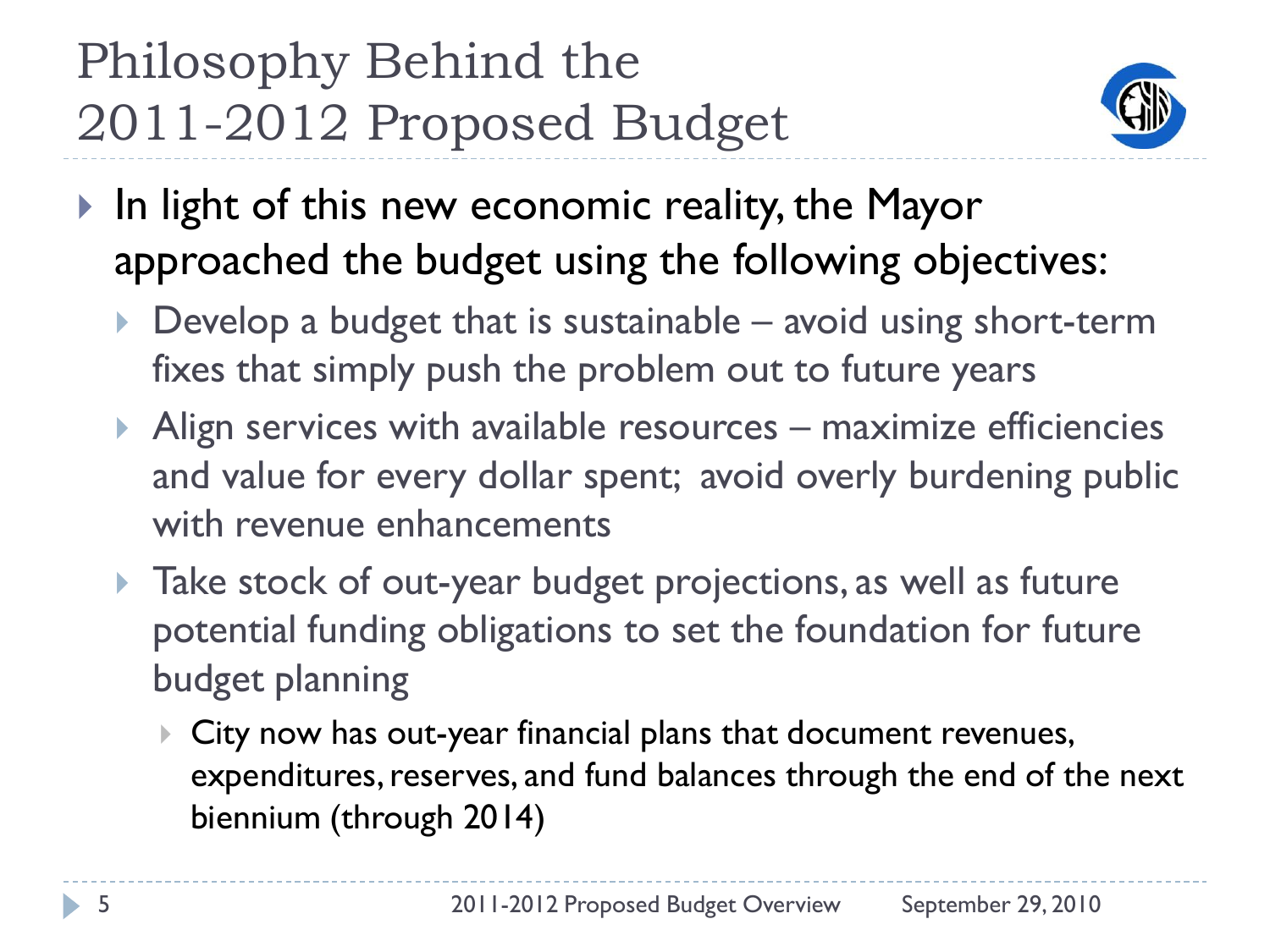# The Approach



- ▶ Mayor prioritized funding for the most important City services
	- $\triangleright$  Public safety and preserving the safety net
	- Services for children and youth and those that do not have access to alternate services
	- A transportation system that is sustainable and supports healthy commerce and efficiently carries people and goods into the future
- ▶ In evaluating options, emphasis placed on
	- ▶ Finding on-going savings; avoid deferring problem to future years
	- Identifying internal savings to preserve direct services
	- Streamlining management & expanding spans of control
	- Avoiding increases in general taxes to support on-going operations; instead target revenue increases toward users of City services
	- Identifying and minimizing race and social justice impacts and geographic equity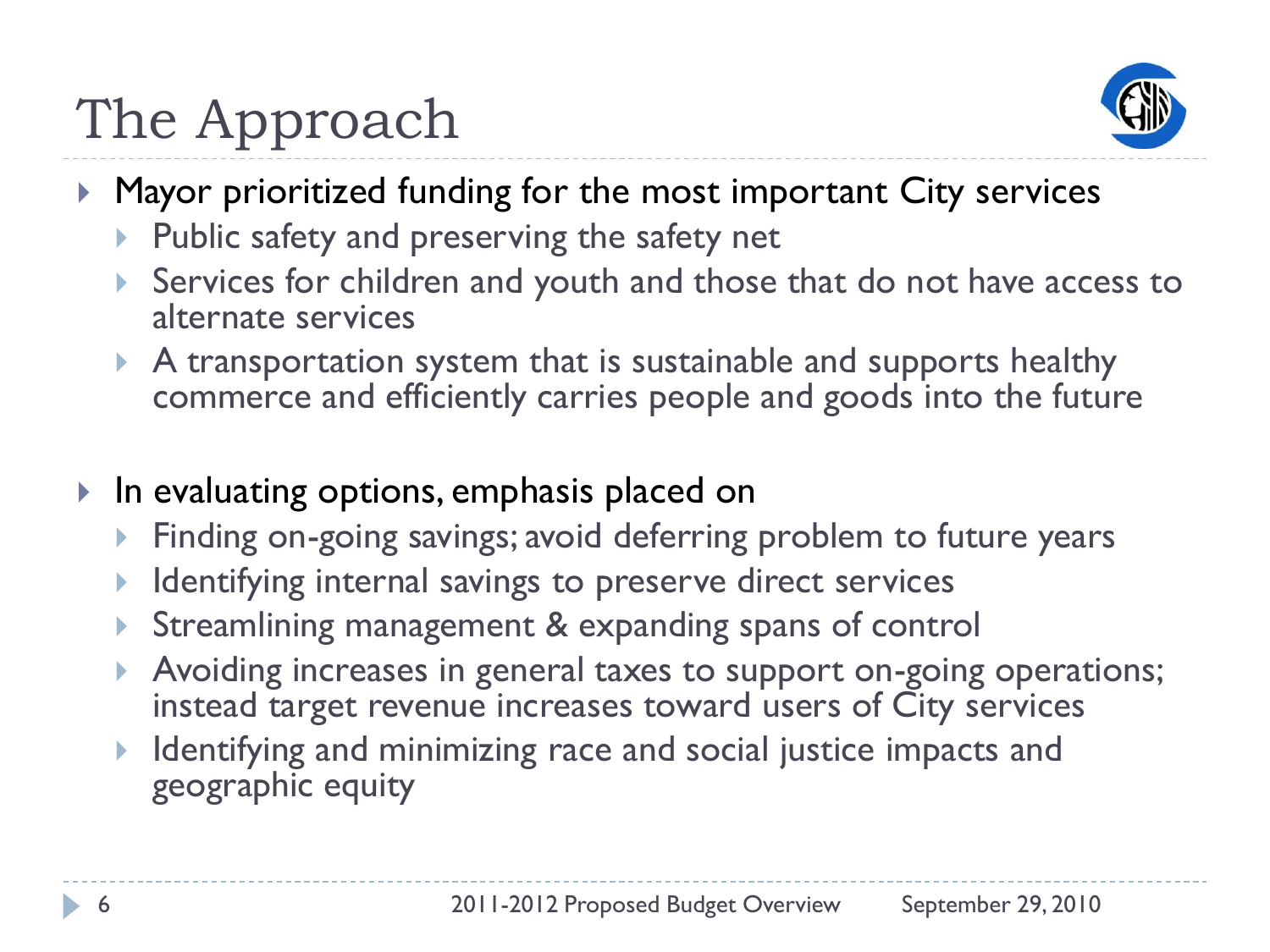

# The Results

- ▶ Two-thirds of budget gap closed by expenditure savings
- ▶ One third of budget gap closed through revenues
	- No increases in general taxes to support operating costs
	- Revenue increased targeted at users of City services

|                                                                  | 2011 short-term balancing strategies                           |       |
|------------------------------------------------------------------|----------------------------------------------------------------|-------|
| Judicious use of short-term balancing                            | Savings from furloughs<br>Use of interest earnings to pay debt | \$0.7 |
| strategies:                                                      | lservice                                                       | \$1.5 |
| Approximately \$11 million in 2011<br>Outyears are balanced<br>Þ | Draw down of FPEN fund balance                                 | \$1.5 |
|                                                                  | Draw down of Parks fund balance                                |       |
|                                                                  | Parks temporary closure savings                                | \$1.6 |
|                                                                  | Radio reserve contribution reduction                           | \$0.5 |
|                                                                  | Draw down of HSD fund balance                                  | \$0.5 |
| Preserving reserves                                              | Actuarial account - FPEN funding                               | \$3.9 |
| <b>Emergency Subfund funded at</b><br>Þ                          | Dollars in millions                                            |       |
| maximum amount allowed (a decrease of \$750,000 from 2010)       |                                                                |       |

 This full amount is transferred into the Rainy Day Fund, which increases the total level to over \$11 million.

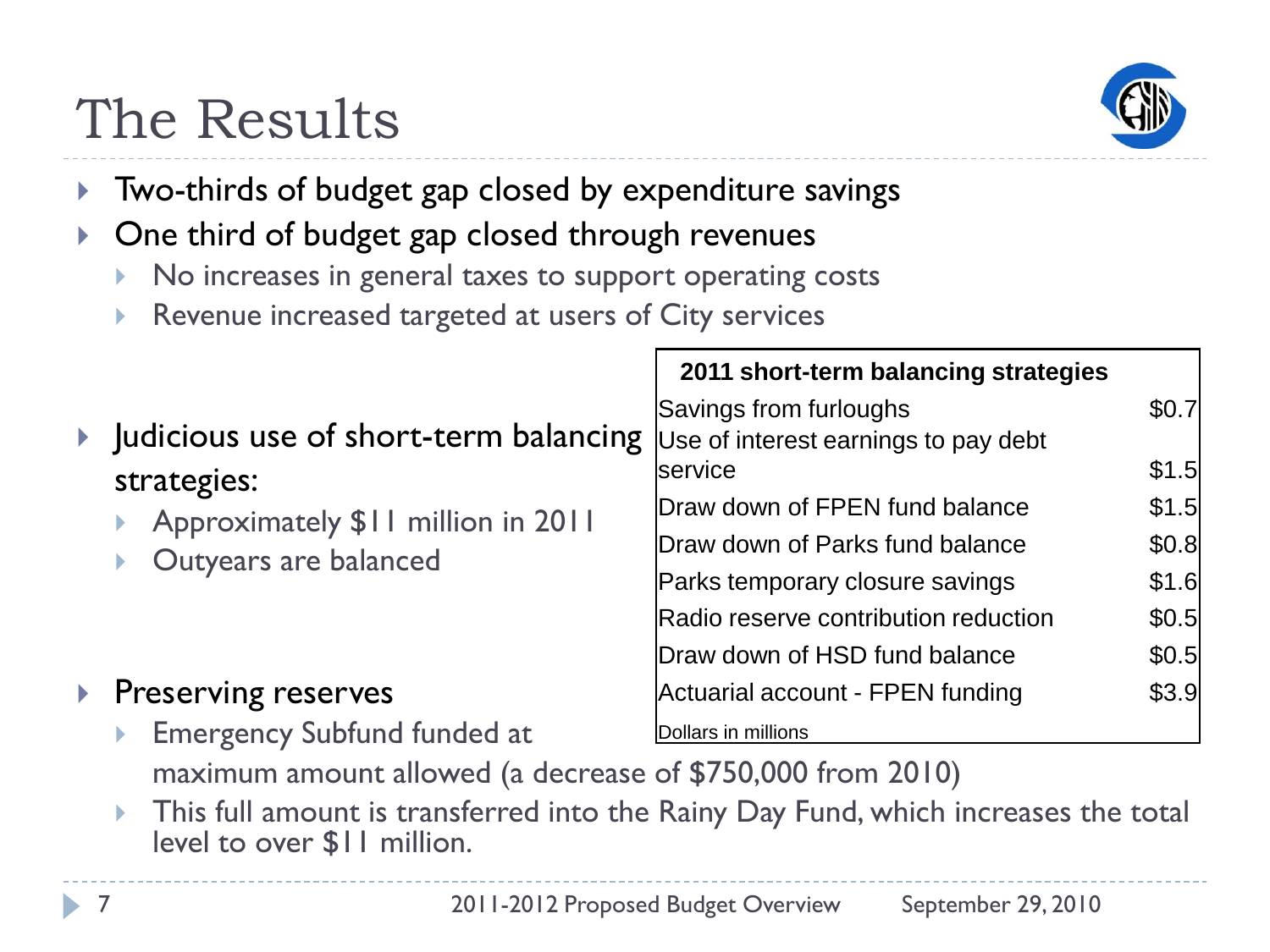

- ▶ Public safety and human services taking smaller reductions than other program areas
	- Police and Fire taking 1.2% and 1.3% reductions respectively from their baseline budget
	- **Human Services taking 5% reductions from its baseline budget**
	- Other General Fund-dependent departments identified reductions or revenues ranging from 8.5% - 22%
	- Public Safety is the only program area that grows in the 2011 budget

| <b>General Fund Expenditures</b>                                                                                                                                                                            | 2010 Adopted | 2011 Proposed | Changel  |  |
|-------------------------------------------------------------------------------------------------------------------------------------------------------------------------------------------------------------|--------------|---------------|----------|--|
| Arts, Culture & Recreation                                                                                                                                                                                  | \$146.5      | \$141.6       | (\$4.9)  |  |
| <b>Health and Human Services</b>                                                                                                                                                                            | \$52.5       | \$51.4        | (\$1.1)  |  |
| Neighborhoods & Development                                                                                                                                                                                 | \$32.0       | \$28.4        | (\$3.6)  |  |
| <b>Public Safety</b>                                                                                                                                                                                        | \$508.6      | \$515.6       | \$6.9    |  |
| Utilities and Transportation                                                                                                                                                                                | \$40.0       | \$37.5        | (\$2.5)  |  |
| Administration                                                                                                                                                                                              | \$114.5      | \$100.9       | (\$13.7) |  |
| Dollars in millions. Former Dept. of Executive Admin., Community Service Bureau, and portion of former Dept of Finance<br>moved from the General Fund to Finance and Administrative Services (FAS) in 2011. |              |               |          |  |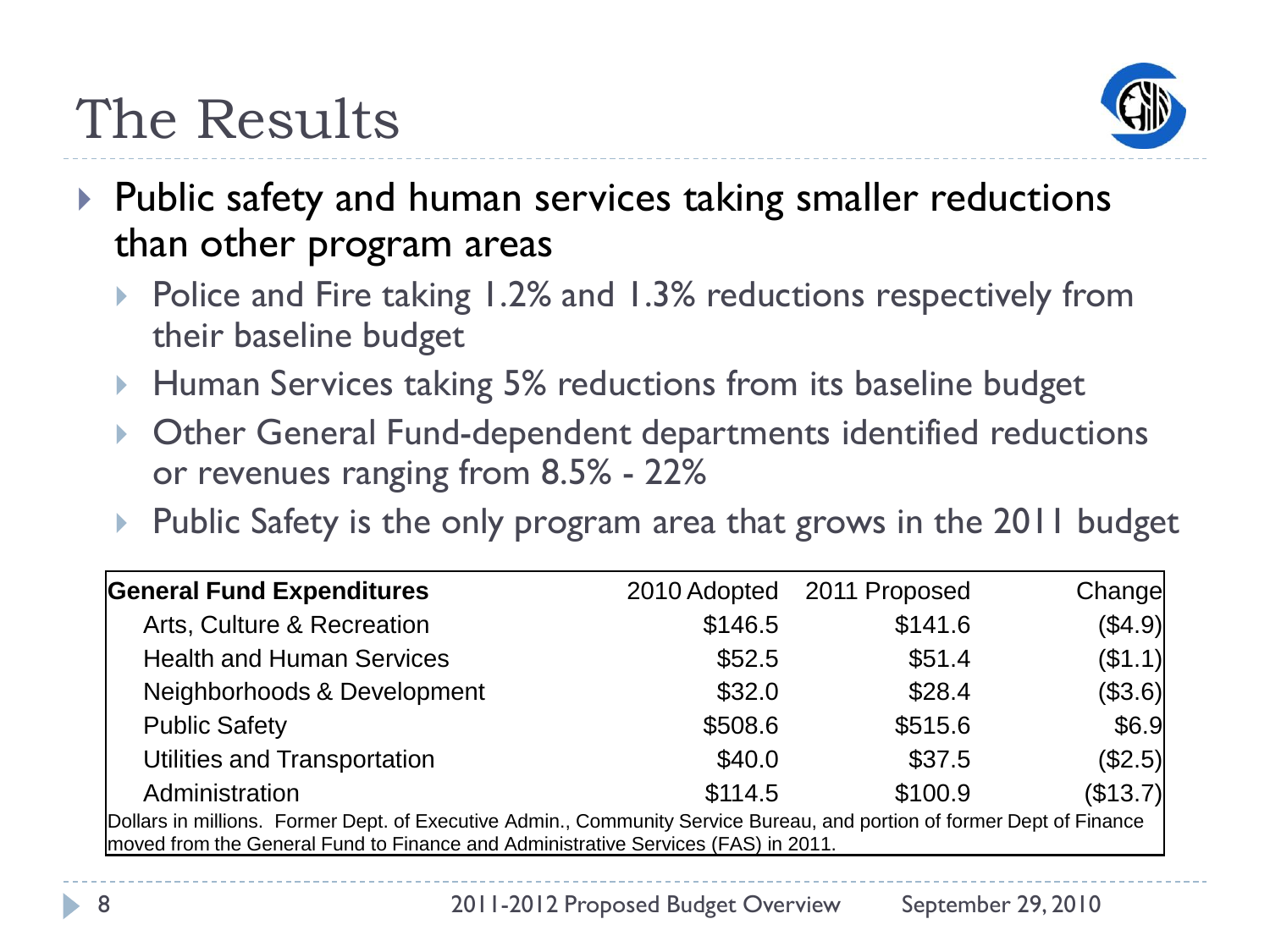## The Results: Maximizing Internal Savings



- ▶ Reduce discretionary travel & training expenditures
	- Saves \$400,000 in General Fund; \$1.2 million citywide

#### ▶ Savings in overhead costs

- ▶ Roll back non-personnel inflationary increases
- **Capture savings in contract costs**
- Utility savings
- Reductions in FTEs to reflect reduced internal functions
- ▶ Streamlining information technology staffing
- **Streamlining human resources staffing**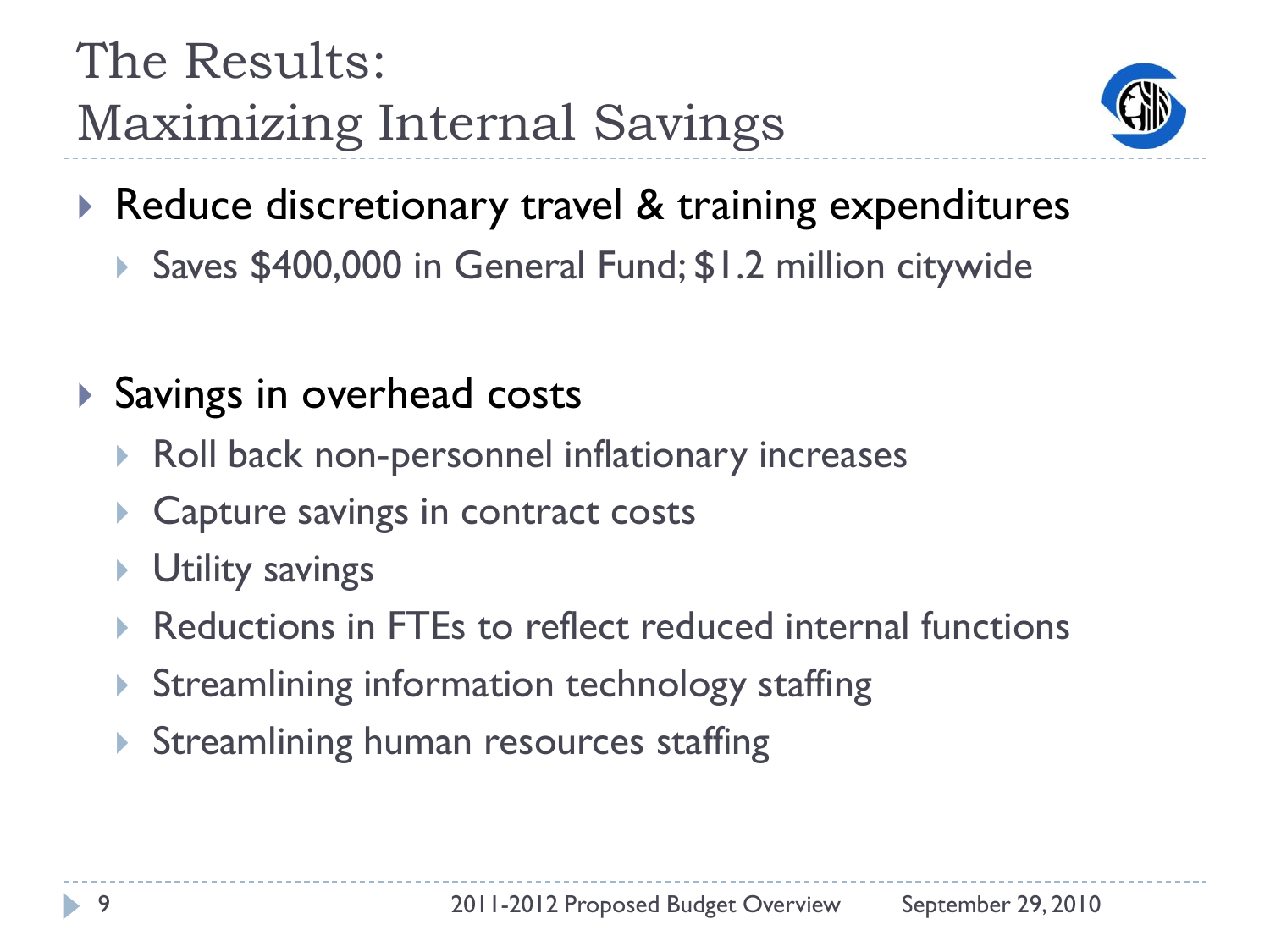## The Results: Maximizing Internal Savings



- ▶ Streamlined Management Functions and Expanded Spans of Control
	- Mayor and CBO actively reviewed all management positions
		- Worked closely with departments and met with labor to solicit their input
	- Eliminates 294 positions Citywide. 64, or 22%, of these reductions are in seniorlevel positions (executives, managers, and strategic advisors)
		- ▶ Senior level positions make up 9.5% of the total City workforce; management ranks reduced in greater proportion than line worker ranks

| <b>Position Changes</b>                                 | 2010 Adopted |                                |         |  |
|---------------------------------------------------------|--------------|--------------------------------|---------|--|
|                                                         |              | <b>Positions Net Reduction</b> | Percent |  |
| Senior Level Classifications                            | 1,042        | 64                             | 6.14%   |  |
| Non-Senior Level Classifications                        | 9,975        | <u>230</u>                     | 2.31%   |  |
| <b>Total Positions</b>                                  | 11,017       | 294                            | 2.67%   |  |
| <b>Senior Level Classifications as a Share of Total</b> | 9.5%         | 21.8%                          |         |  |

 Senior-level ranks reduced by 12 more positions – for a total of 76 – through downward reclassifications into non-senior level job titles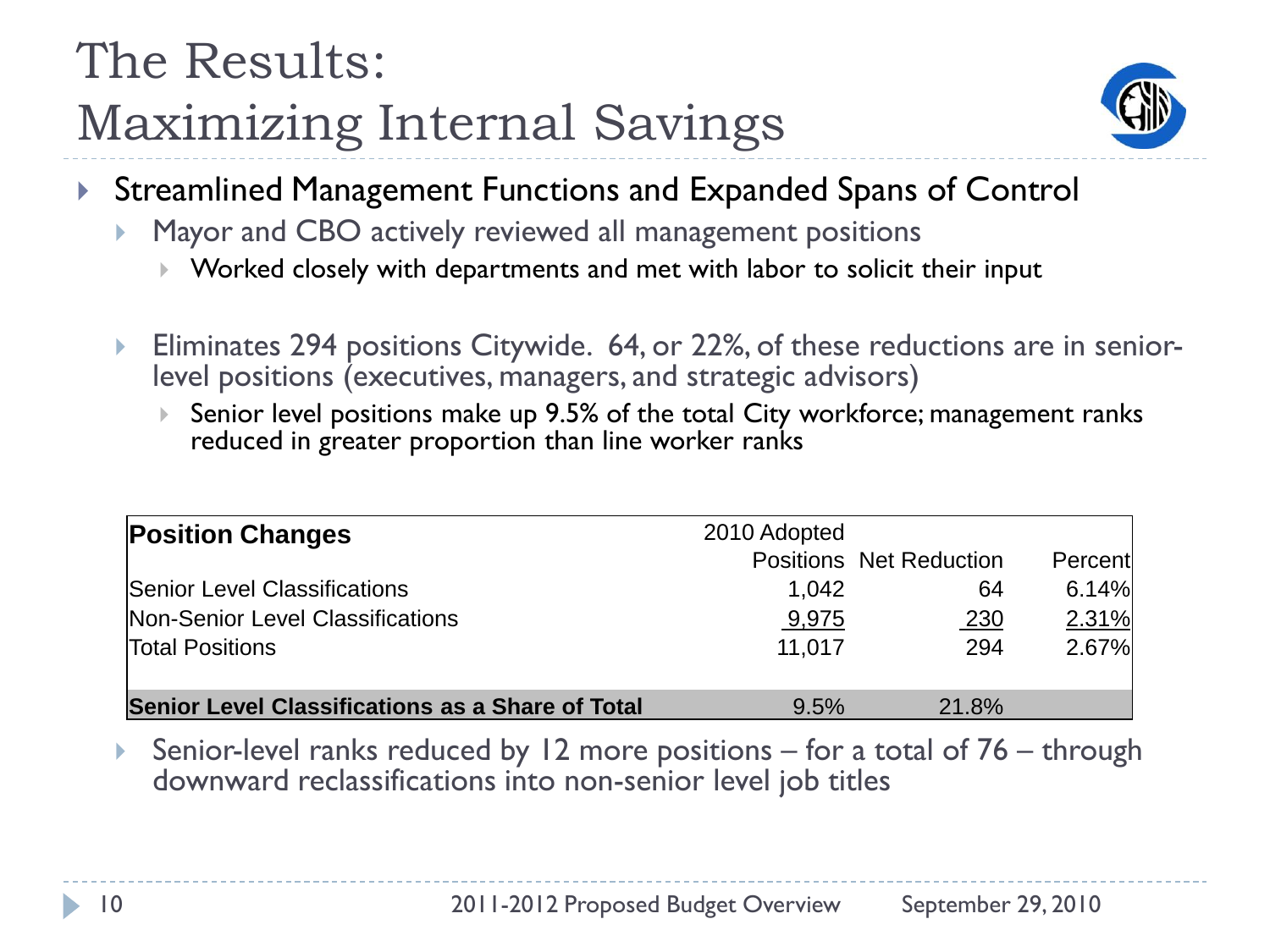## The Results: Maximizing Internal Savings



- ▶ Capture saving in labor costs
	- **Filter** Freezing salaries of senior level positions
	- Firefighters and fire chiefs also receiving 0% COLA
	- **Tentative agreement with Coalition of City Labor Unions to tie** COLA to CPI, lower floor from 2% to 0% (for 2011: to 0.6%)
	- ▶ No widespread use of furloughs
		- ▶ To generate more savings (one-time) collective Executive Offices furloughing, in addition to salary changes above
	- Covers 8,500 of the City's 10,600 employees or 80%

| 2011 Labor Savings (in millions)           | General<br>Fund | Non-General<br><b>Funds</b> |
|--------------------------------------------|-----------------|-----------------------------|
| Salary Freeze for Senior Level Positions   | \$0.7           | \$1.5                       |
| Savings from Coalition Tentative Agreement | \$2.3           | \$3.4                       |
| Limited Use of Furloughs (one-time)        | \$0.7           | \$0                         |
| Firefighters and chief - 0% COLA           | \$1.4           | \$0                         |
| <b>Total Savings</b>                       | \$5.1           | \$4.9                       |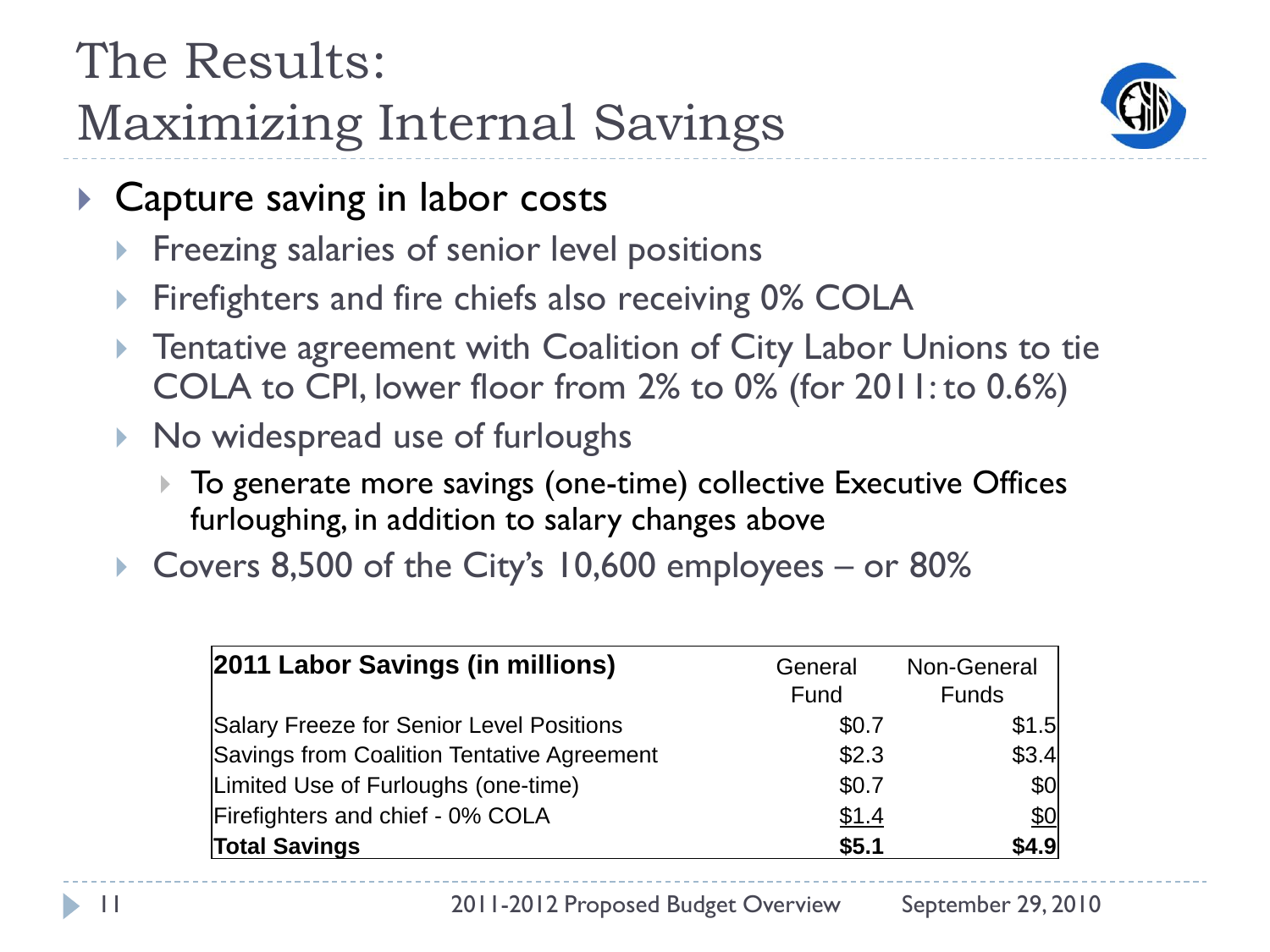

#### ▶ Seattle Police Department

 By redeploying officers, the 2011 budget will increase the number of officers on patrol from their *current record levels of 555 officers to a new record of 585 officers, reflecting a continued commitment to the performance objectives of the Neighborhood Policing Plan (NPP)*

#### ▶ Seattle Fire Department

 Budget maintains funding current firefighting strength of 990 active personnel and makes no operational reductions to neighborhood fire stations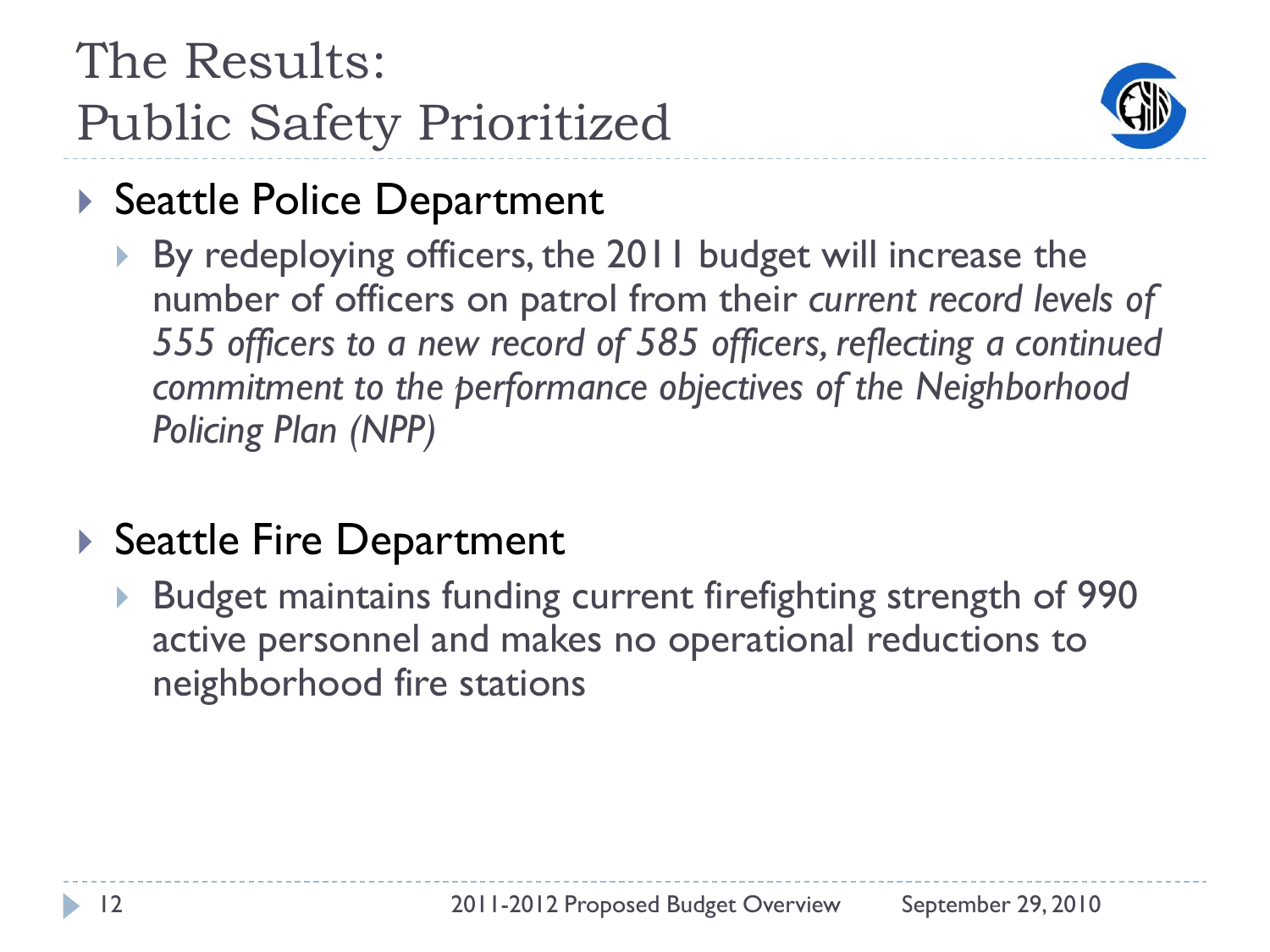

- ▶ Human Services Department
	- Identifies \$2.7 million in savings, yet preserves funding for most contracts with community partners
	- ▶ While 20% of the HSD budget goes toward internal administrative costs, leaving 80% for contracts, 50% of the reductions target administrative functions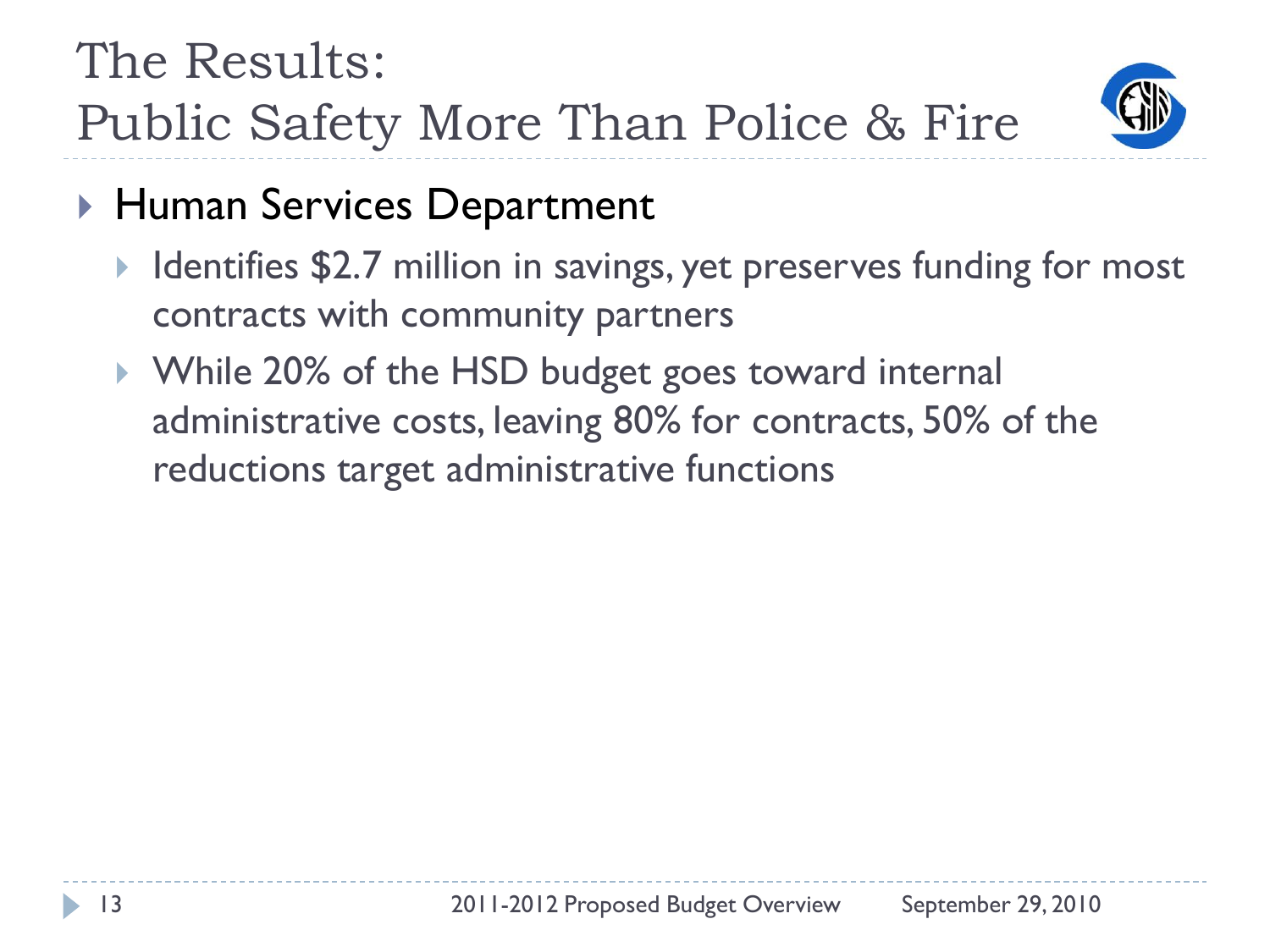

- ▶ Parks and Recreation
	- 2011 budget preserves funding to keep:
		- Swimming pools open
		- Lifeguards on public beaches
		- ▶ Wading pools at 2010 levels
		- ▶ Operating hours at 20 community centers at 2010 levels
	- ▶ In evaluating reductions sought to:
		- $\triangleright$  Preserve services by maximizing administrative and maintenance savings, expanding into partnerships, and increasing fees
		- $\triangleright$  Preserve services for children and youth
		- $\blacktriangleright$  Preserve services for those with limited alternative options
		- $\blacktriangleright$  Preserve geographic equity in the availability of services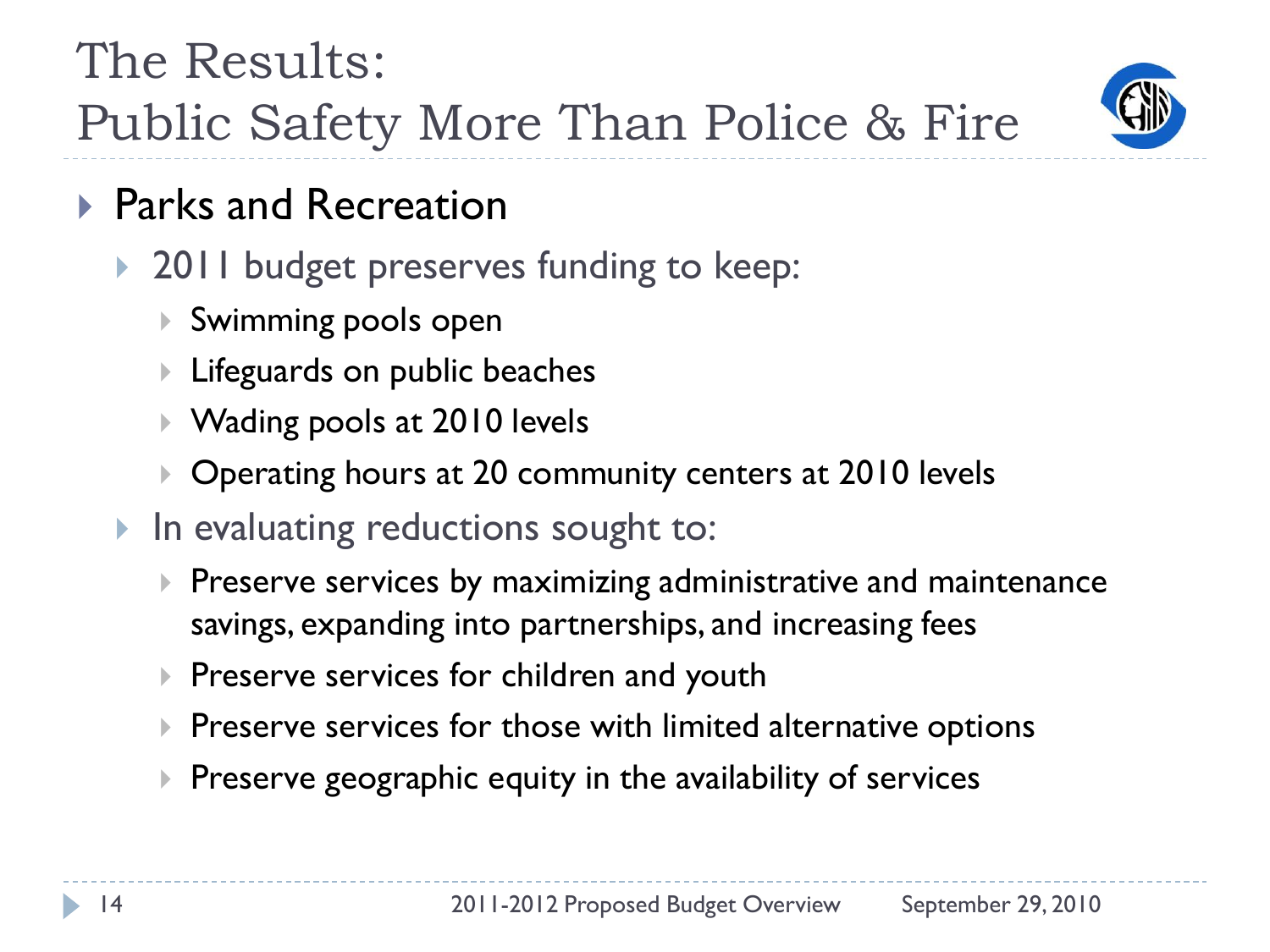

- ▶ Parks Adjustments to Operations
	- ▶ Community Centers (Rainier Beach, Alki, Ballard, Laurelhurst, Queen Anne, and Green Lake)
	- ▶ Green Lake and Mount Baker Small Craft Centers
	- ▶ Environmental Learning Centers
	- **Preserve Arts Programming in Parks Through Partnership with** the Office of Arts and Cultural Affairs
		- Admissions tax dollars will allow continued downtown parks programming; activation of outdoor arts, and the Langston Hughes Performing Art Center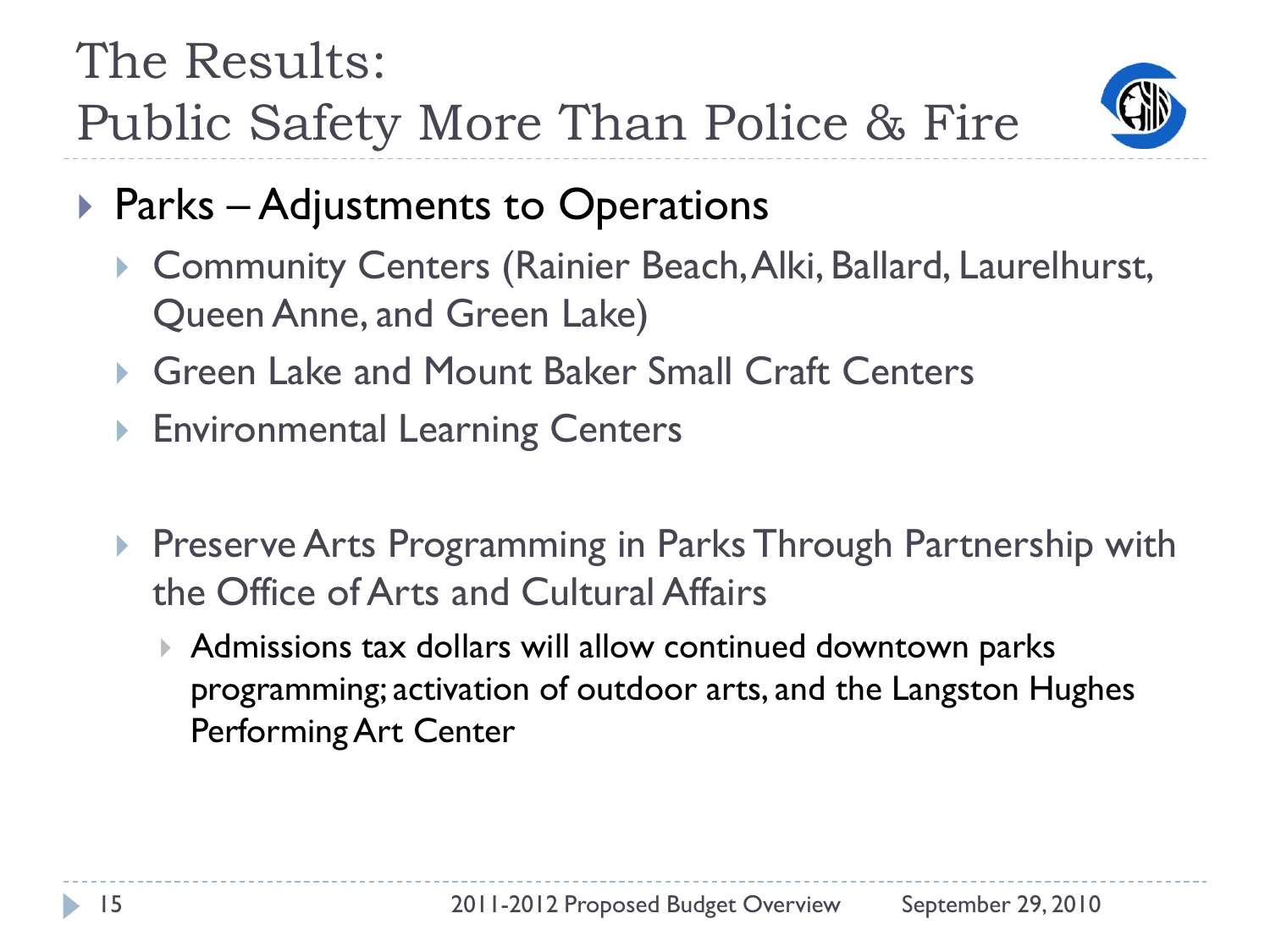

- ▶ Seattle Public Library
	- **Taking 8.5% reduction, yet preserves current hours of service**
- ▶ Department of Neighborhoods
	- Six non-payment service centers and one payment service center will close
	- ▶ Six payment centers geographically dispersed through the city will remain open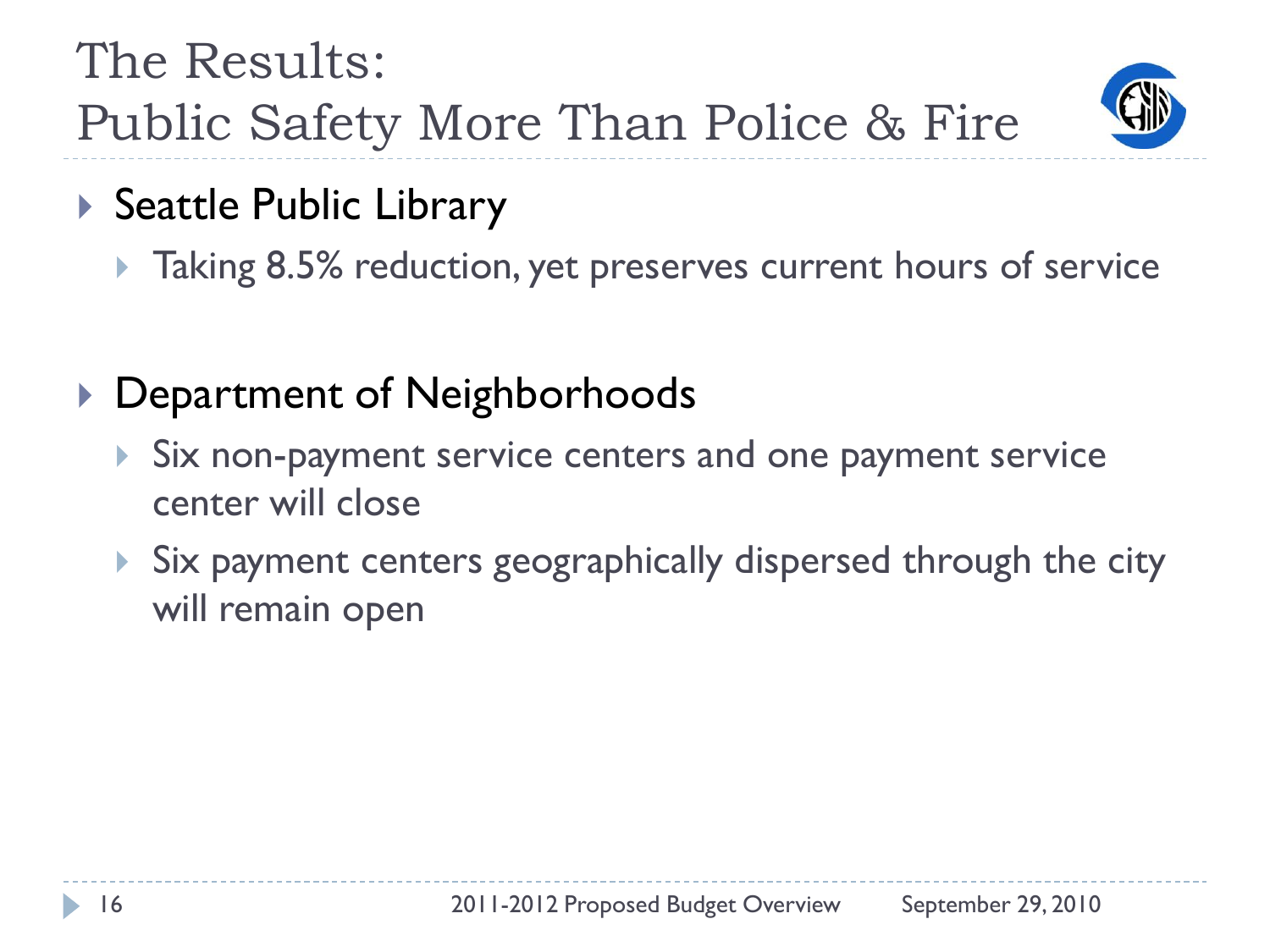## The Results: Enhanced Revenues



- Budget balanced with *no* increases in general taxes to support on-going operations (i.e. sales tax, property tax, B&O tax and utility tax)
- ▶ \$23 million in increased revenues, primarily resulting from users of City services

| (\$ in thousands)                      |                 |
|----------------------------------------|-----------------|
|                                        | <b>Revenues</b> |
| Parking Meters                         | 7,642           |
| Scofflaw Program                       | 1,857           |
| VLF & CPT (portion)                    | 4,586           |
| Parks Fees                             | 1,085           |
| Seattle Center Revenues                | 719             |
| <b>FAS</b> - Increases Tax Collections | 721             |
| OED - New Market Tax Credits           | 150             |
| Court Fines and Fees                   | 1,214           |
| Library Fees                           | 650             |
| SPD - False Alarm Fees                 | 1,190           |
| SPD - JAG Grant                        | 680             |
| Fire - Increased Cost Recovery         | 586             |
| Other                                  | 2,051           |
| TOTAL                                  | 23,131          |

#### **Summary of Fees and Revenue Changes**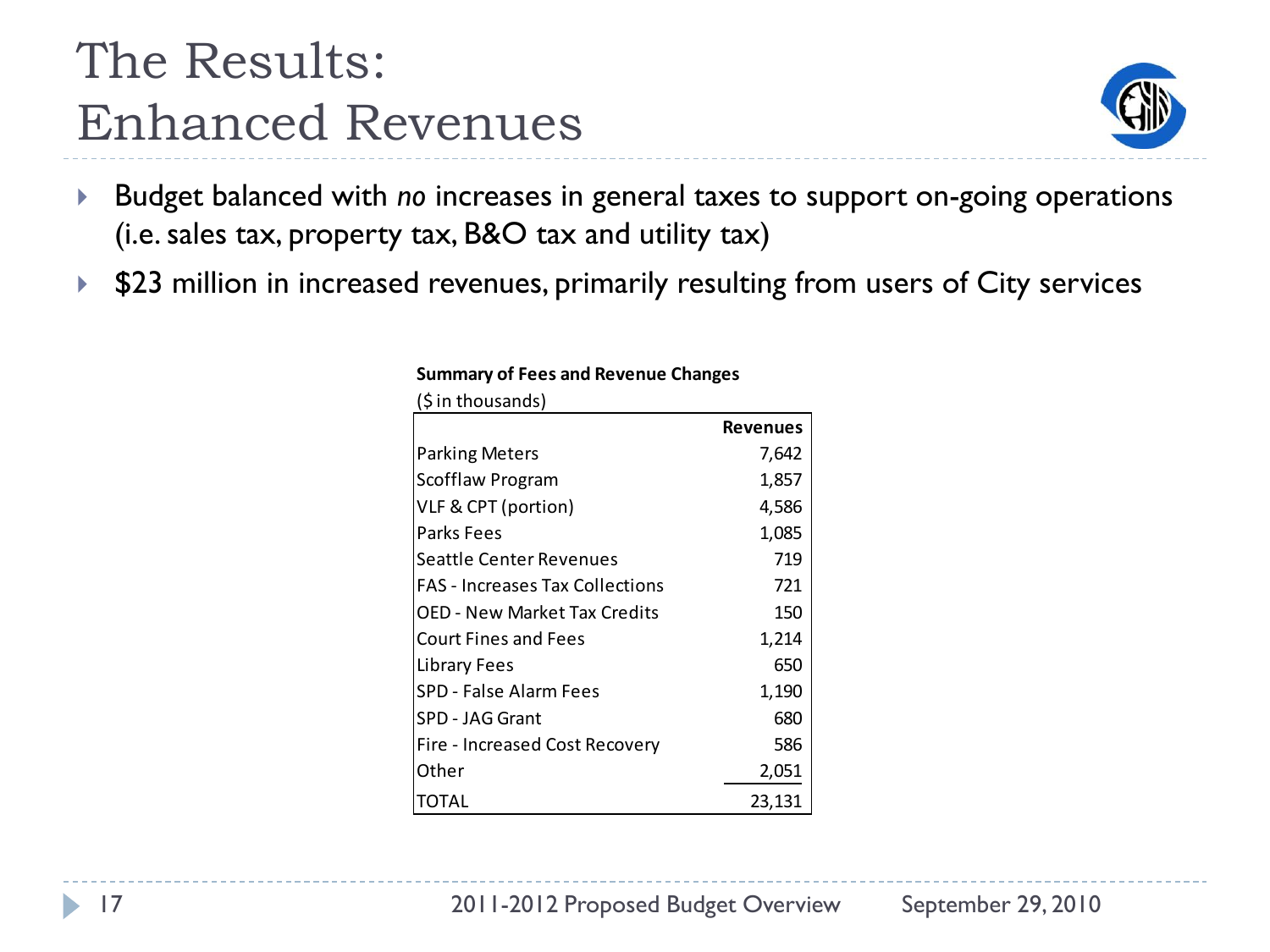## The Results: Enhanced Revenues



#### ▶ Expanded Regulation of Parking Meters

- Parking meter rates will increase by \$1.50 to \$4.00 per hour downtown and by \$0.50 per hour in other parts of the city
- Hours of enforcement will also increase by two hours per day Monday through Saturday (until 8:00 p.m.) and on Sundays (11:00  $a.m. - 6:00 p.m.$

#### ▶ Enhanced Parking Scofflaw Program

- ▶ Currently more than 27,000 vehicles with four or more outstanding parking violations, totaling more than \$15 million
- City will begin affixing an immobilizing boot to scofflaw vehicle
	- ▶ Unlike current impounding practices, to remove the boot, drivers of scofflaw vehicles will be required to pay a fee as well as make arrangements to pay underlying scofflaw offenses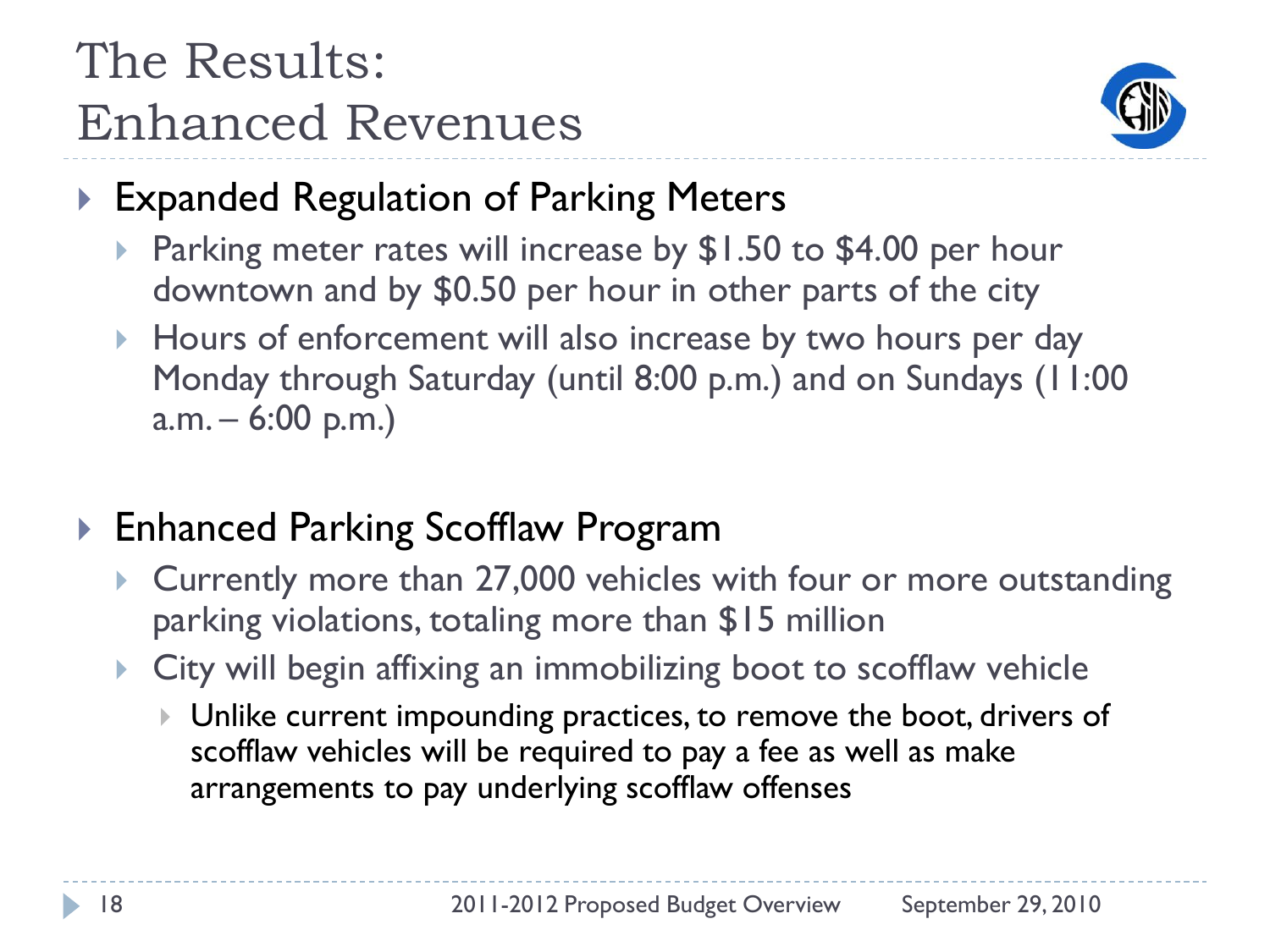Non-General Funds Seattle Department of Transportation



- ▶ SDOT facing the dual challenge of declining General Fund support as well as declines in other funding sources such as gas tax – collectively down 7% since 1996
- ▶ Bridging the Gap (BTG) remains on track; but underlying funding on which BTG intended to support is eroding

#### ▶ Budget Strategies

- Internal efficiencies
- Reducing programmatic costs
- Enhanced fees
- ▶ Commercial Parking Tax and Vehicle License Fee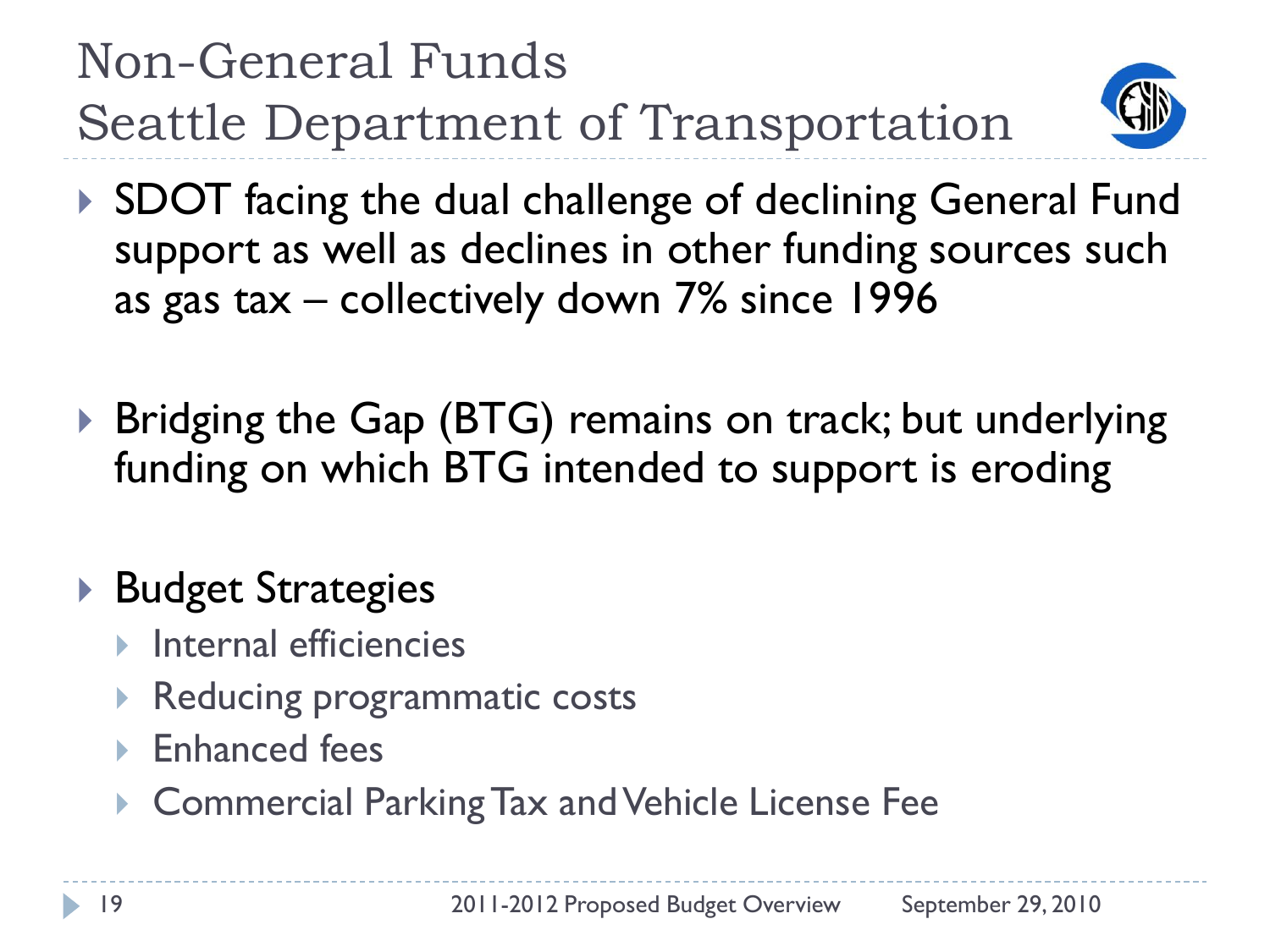Non-General Funds Department of Planning & Development

- ▶ DPD seeing General Fund support decline, as well as its permit revenues as a result of weakness in the construction market
	- ▶ Through August 2010, the volume of building permits is down 30% from the peak in 2007
	- **Permit values are down 49% during the same period**
	- ▶ Since 2007, DPD has eliminated or unfunded 155 positions, or 36% of its total positions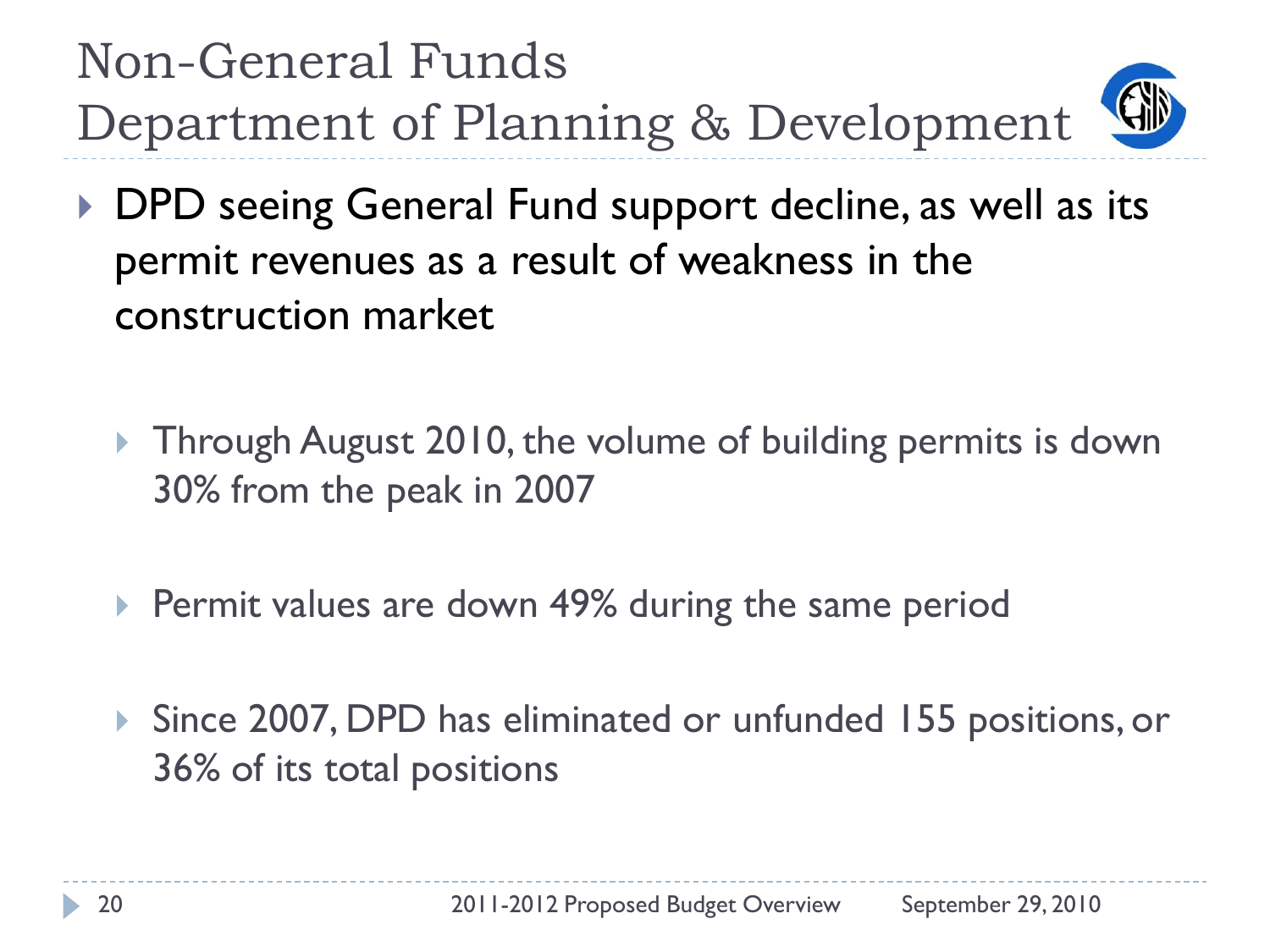## Non-General Funds **Utilities**



- ▶ Seattle City Light
	- Wholesale power revenue down dramatically for two consecutive years
	- In addition to reductions, the 2011 budget seeks an increase in City Light rates of 4.3%, followed by a 4.2% increase in 2012
- ▶ Seattle Public Utilities
	- **► Solid Waste:** Seeks a rate increase of 7.5% for 2011
	- **Drainage & Wastewater:** Drainage seeks a rate increase of 12.8% (\$2.19 per month for the average household); Wastewater seeks a rate increase of 4% (\$1.87 per month for the average household)
	- **► Water:** Assumes a rate increase of 3.5% for 2011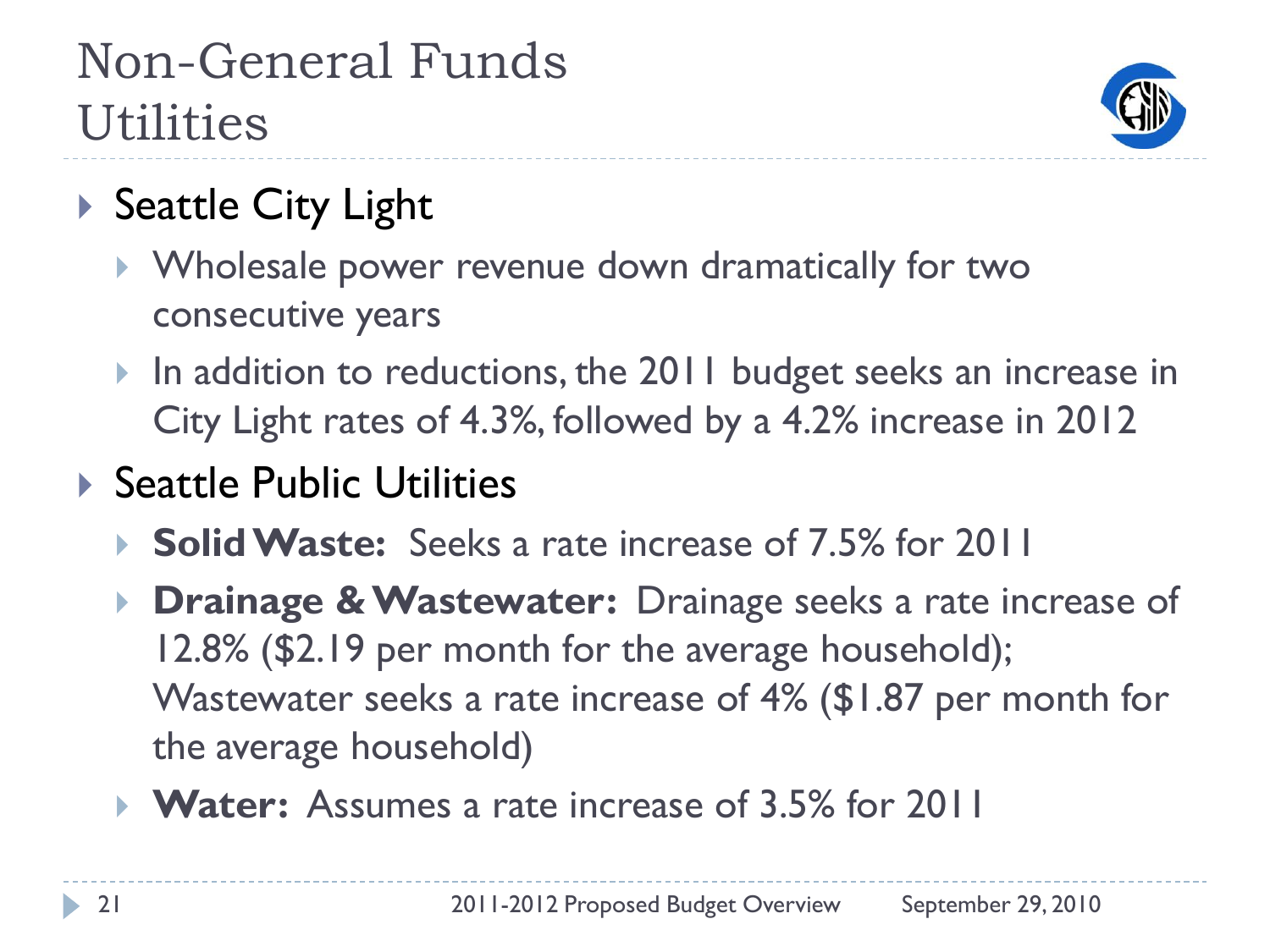

- ▶ 2011-2016 CIP totals \$4.4 billion
- ▶ \$769 million is appropriated for 2011
- ▶ Primary source of capital funding for general government projects is the Real Estate Excise Tax (REET)
	- REET revenues are down over 60% since 2007, when the City collected \$71.8 million; only \$28.2 million projected for 2011
- $\blacktriangleright$  In keeping with focus on sustainability and existing policies, REET continues to fund primarily major maintenance.
- ▶ Support of Fire Facilities Levy program remains fully funded.
- Unrestricted Subaccount remains in need of an interfund loan
	- Previously anticipated sale of excess land unlikely to materialize
	- Steps taken to begin rebuilding the health of this account.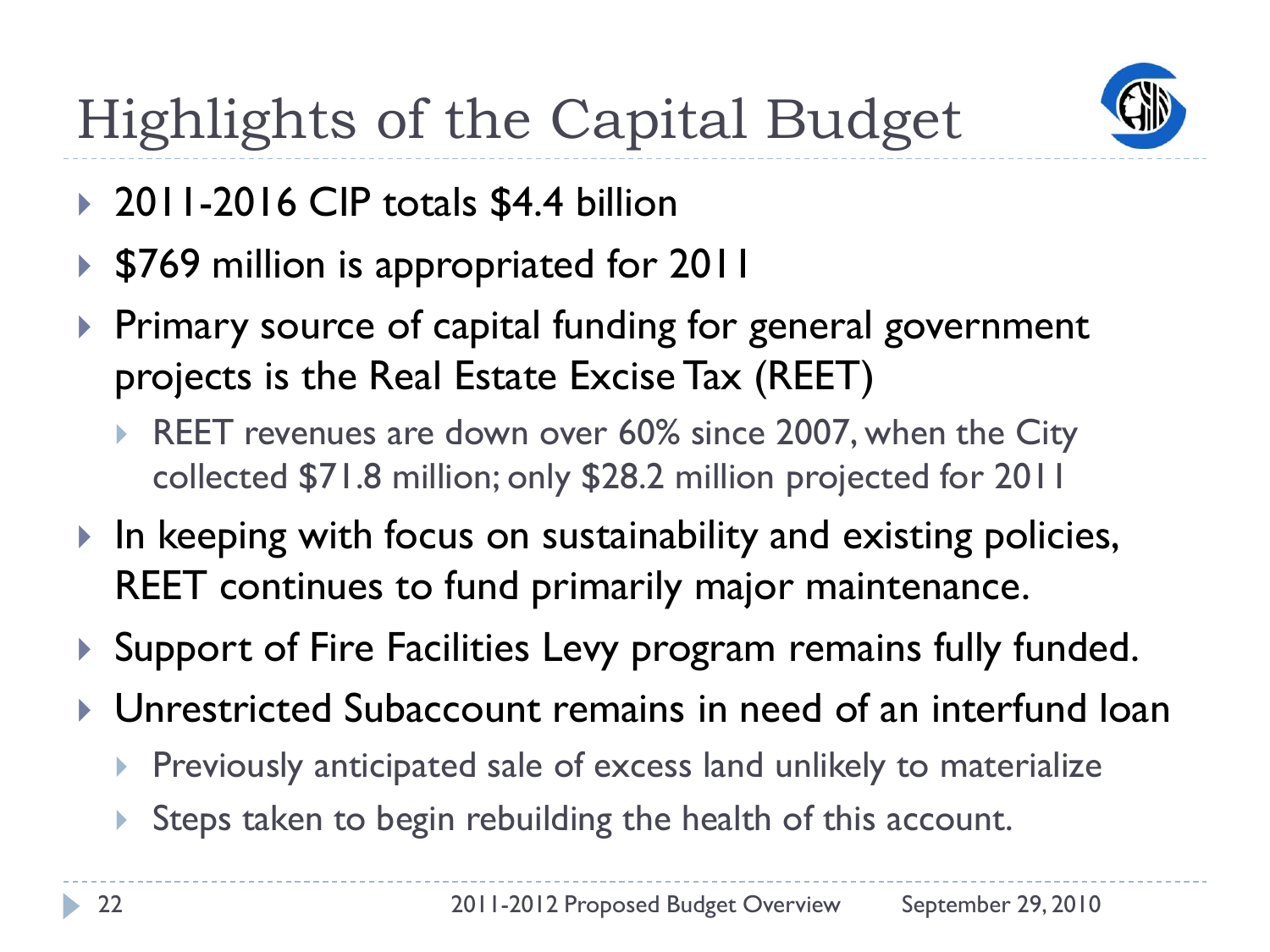

- General Fund includes debt service to support:
	- ▶ Reconstruction of the Rainier Beach Community Center
		- Suspended operations represent cost savings in 2011 and 2012, but operating costs are restored in 2013 financial planning.
	- ▶ Nearly \$6 million in municipal building energy retrofit projects over 2011-2012
		- First round of projects have an anticipated simple payback period of 12 years. Cost savings are assumed in outyears.
	- ▶ \$1.5 million in debt for work to begin in 2012 related to the site selection and public engagement process for replacement of the North Police Precinct. Additional funds for land acquisition and construction still need to be identified.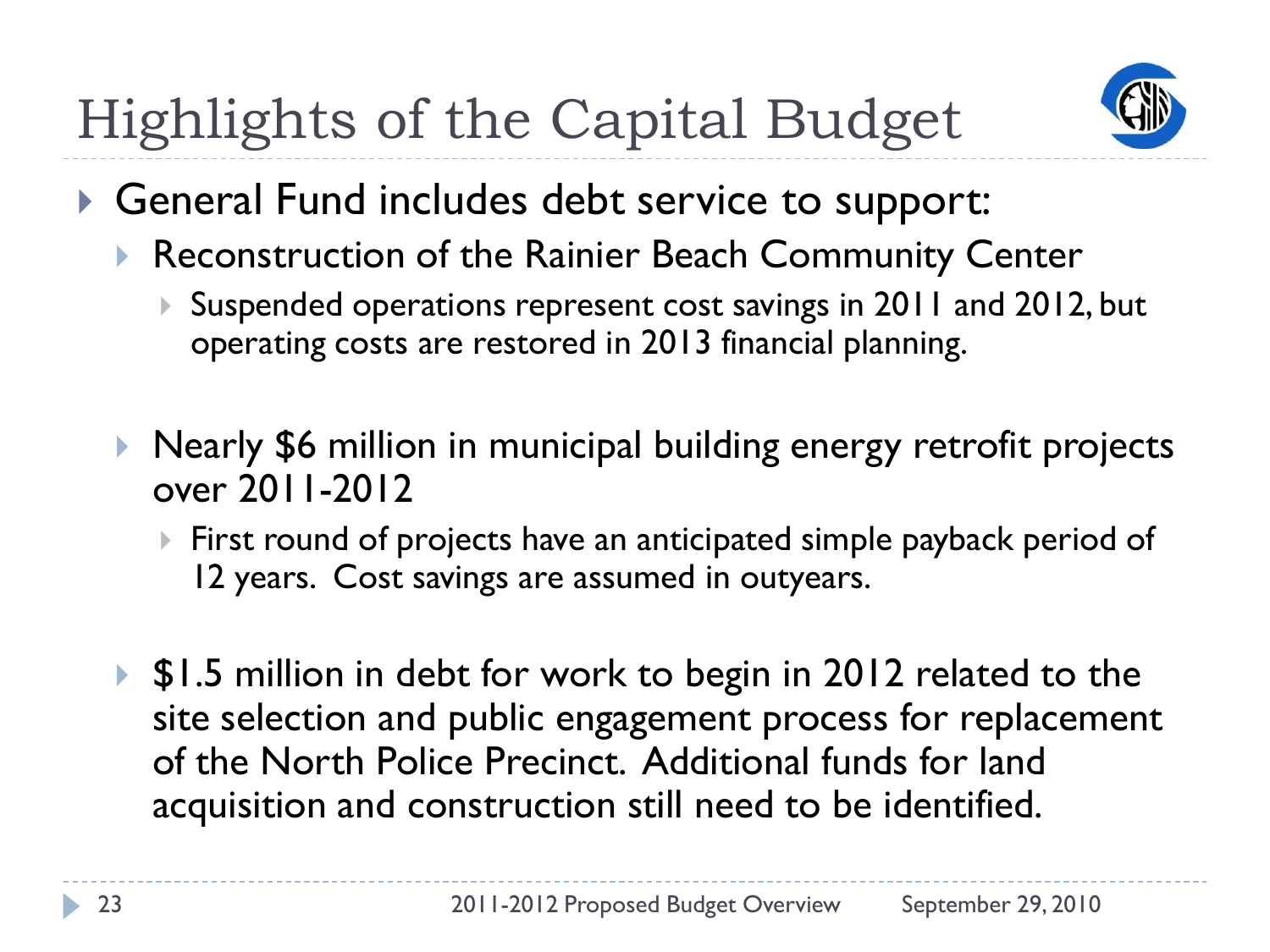# Looking Ahead



- Budget is balanced for both 2011 & 2012
- ▶ Current budget projections indicate the City can support, current mix of services through 2014, but virtually no room for program expansion or to respond to risks and future expenditure obligations

| <b>General Subfund Financial Plan</b>                     | 2010<br><b>Revised</b> | 2011<br><b>Proposed</b> | 2012<br><b>Proposed</b> | 2013<br><b>Projected</b> | 2014<br>Projected |
|-----------------------------------------------------------|------------------------|-------------------------|-------------------------|--------------------------|-------------------|
| Amounts in \$1,000s                                       |                        |                         |                         |                          |                   |
| Beginning Unreserved Fund Balance                         | (\$2,424)              | \$468                   | \$19                    | \$43                     | \$289             |
| <b>Total Revenues</b><br>Total Expenditures and Change in | \$899,138              | \$891,749               | \$926,993               | \$959,816                | \$995,003         |
| <b>Reserves</b>                                           | (\$896,246)            | (\$892,199)             | (\$926,968)             | (\$959,570)              | (\$992,038)       |
| <b>Ending Unreserved Fund Balance</b>                     | \$468                  | \$19                    | \$43                    | \$289                    | \$3,255           |

24 2011-2012 Proposed Budget Overview September 29, 2010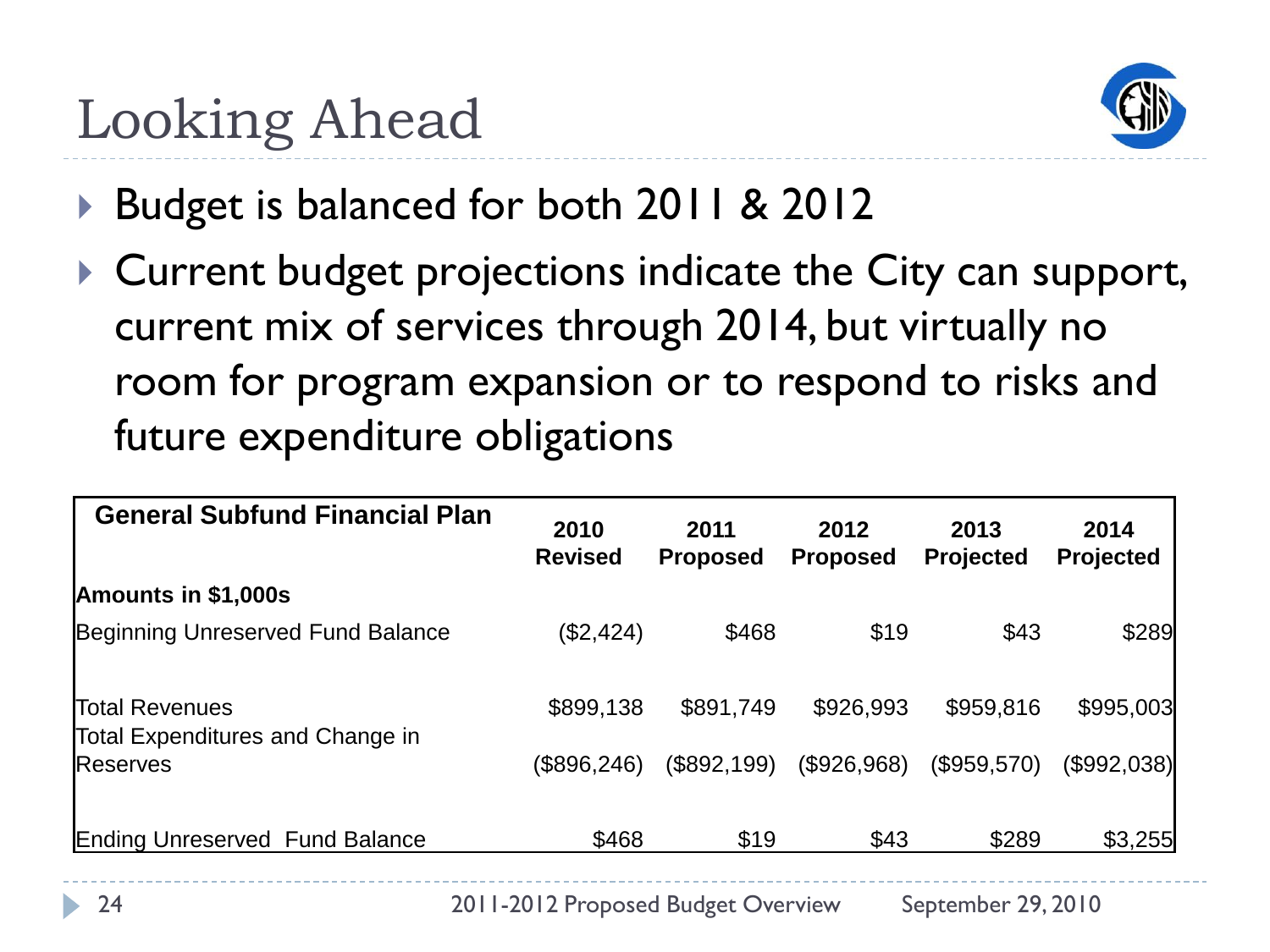

# Looking Ahead

- But there are immediate term risks Upside Risks:
	- King County Proposition 1: Public safety sales tax
		- ▶ Positive Revenue Impact: \$8.7 million in 2011; \$12.1 million in 2012

Downside Risks:

- Initiative 1107: To repeal tax on candy, gum & bottled water
	- ▶ Negative Revenue Impact: \$1.2 million in 2011; \$1.7 million in 2012
- ▶ Initiatives 1100 & 1105: To privatize liquor sales
	- Negative Revenue Impact: \$2-4 million in 2011; \$4-7 million in 2012
- ▶ Double-Dip Recession: Probability 25% chance
	- ▶ Negative Revenue Impact: \$12.7 million in 2011; \$28.2 million in 2012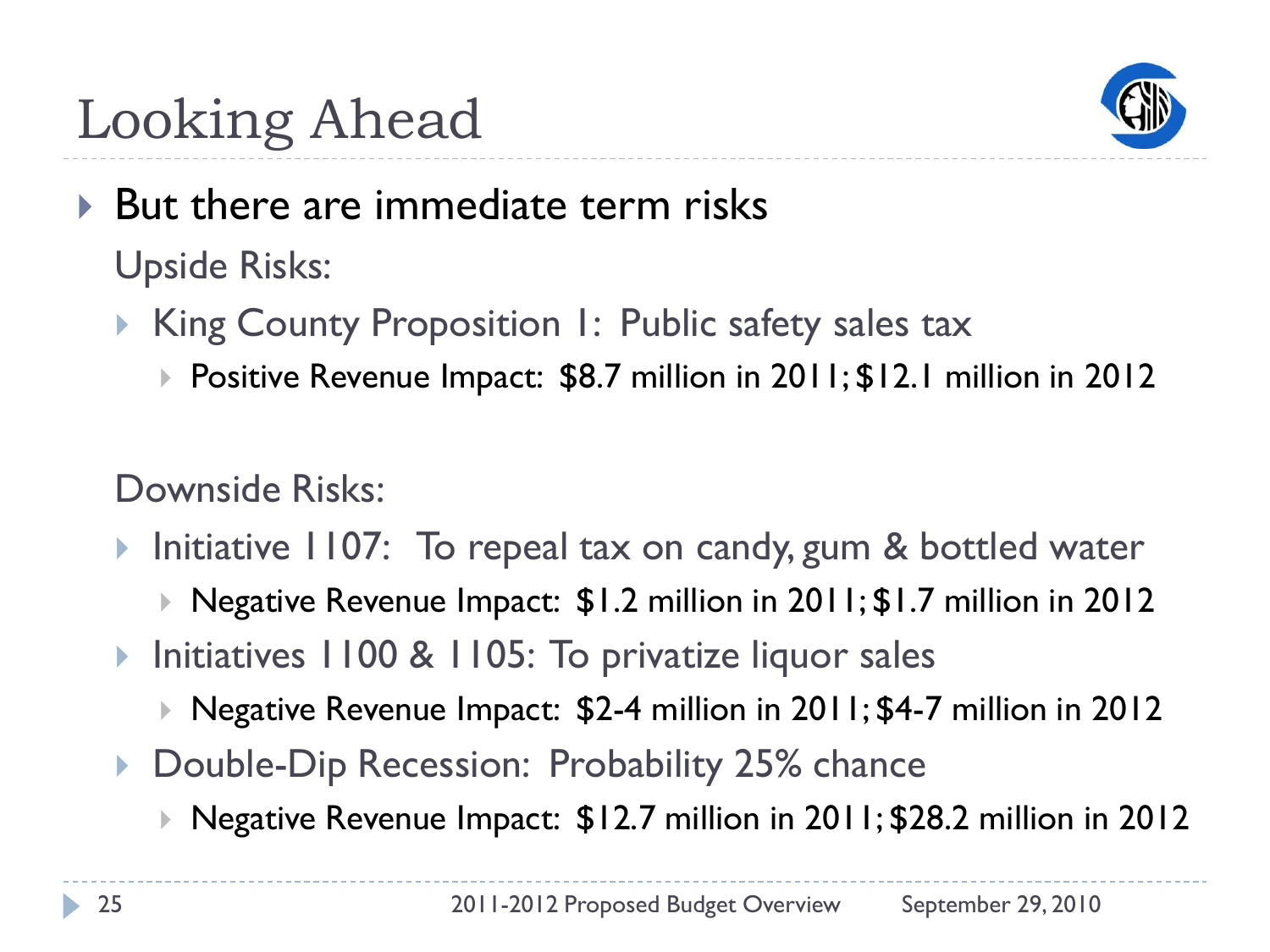

# Looking Ahead

#### ▶ And, many potential funding obligations:

- ▶ Asset Preservation
- ▶ Strategic Capital Agenda
- ▶ Healthcare Costs
- ▶ Retirement Costs
- ▶ Technology Upgrades
- Obligations under the Americans with Disabilities Act
- Replenishing Reserves
- Long-Term Funding for Parks
- Public Safety Neighborhood Policing Plan
- Mayor and Council Initiatives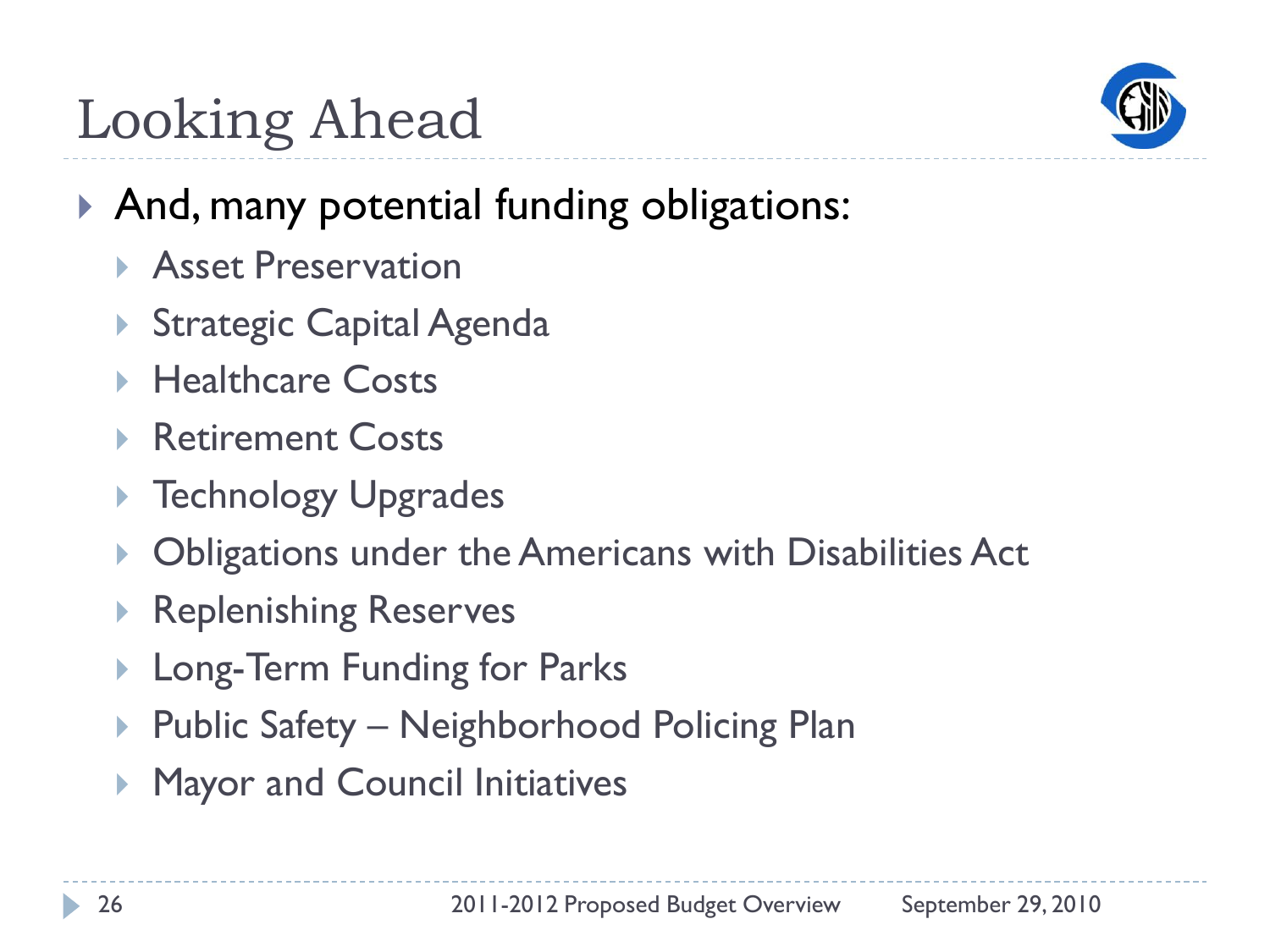

- Current financial projections show that we will not have enough funding to support existing service levels *and* address the other obligations with existing resources
- ▶ Addressing our current budget challenges now is essential to avoid exacerbating problems in the future
	- Growth in existing revenues unlikely to provide relief in the future
	- ▶ Beyond 2011, the City needs to identify ways to improve efficiencies and identify costs savings in order to be able to meet future funding obligations